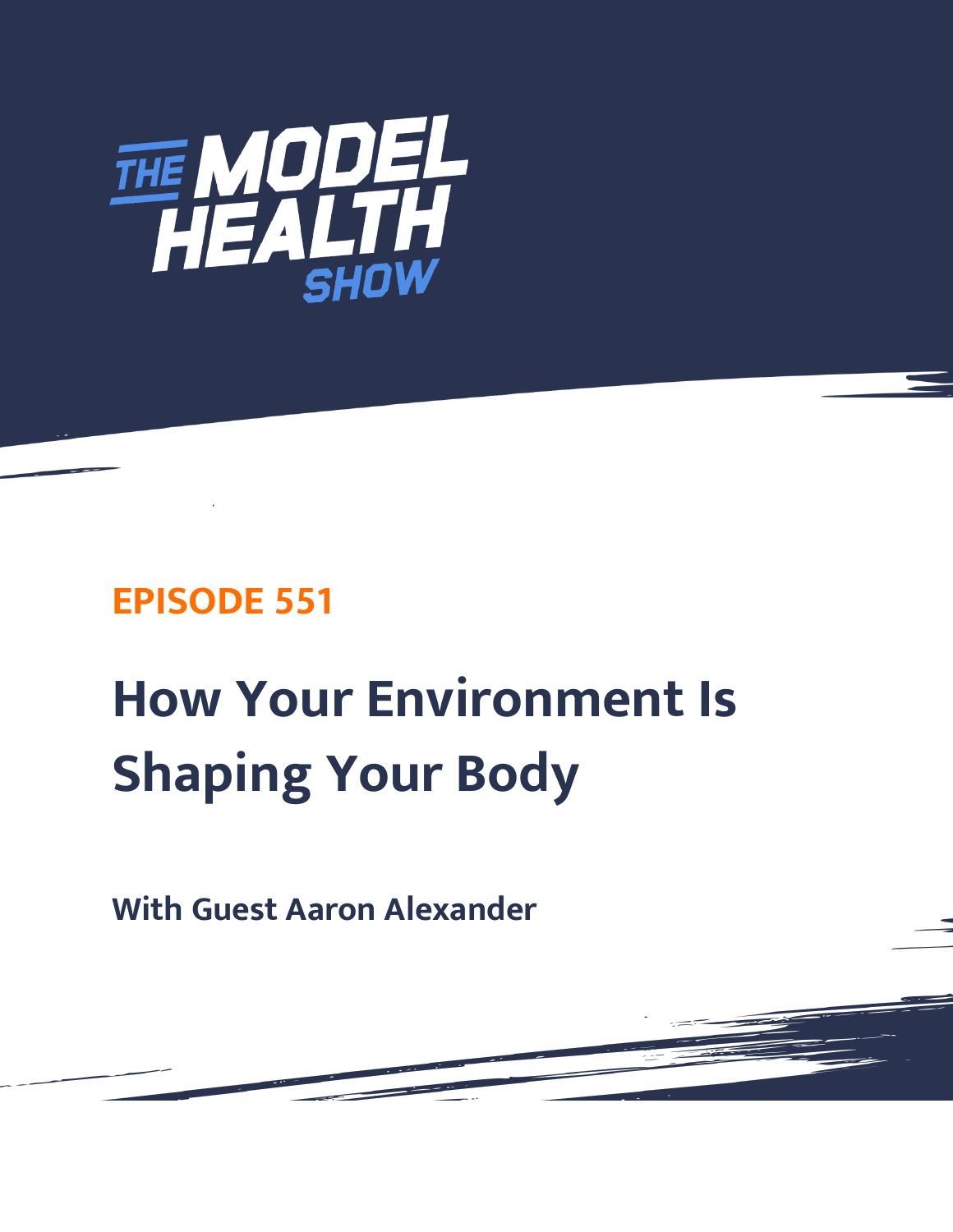### **You are now listening to The Model Health Show with Shawn Stevenson. For more, visit themodelhealthshow.com.**

**SHAWN STEVENSON:** Welcome to The Model Health Show, this is fitness and nutrition expert Shawn Stevenson, and I'm so grateful for you tuning in with me today. Obviously, movement is an important part of our lives. We can move towards health, or we can move towards devastation. You know, something we could proactively engage in but our culture surrounding us can really dictate the movements that we make, and even our environment can dictate our movement. This is one of the fascinating things that we're going to cover today, is how our environment can influence our bodies, how environment can influence the shape of our bodies, our disposition. And our guest today was just sharing a story before we got started about this phenomenon, when he was in Hawaii, shout-out to everybody in Hawaii, all my friends and family out there, but he shared with me, this phenomenon known as island feet, island feet, not to be mistaken with island boy. We're not talking about island boy; we're talking about island feet. This phenomenon of folks actually having their feet on the Earth and engaging with daily life activities, whether that's hiking uphill for some form of gathering of some sort or just traversing the terrain to go to work or whatever the case might be.

But folks having these really robust... He gave an analogy to almost hobbit-like vitality of the feet, not necessarily with the hairy jump-offs, because we know Frodo and those guys, they had some minor beards on their feet. But just the vitality and the robustness of their feet, because the hobbits, I don't know if you remember this, they were walking up a snowy mountain, shoe-less, alright, these feet naked out there. And I know, I personally thought about it, I was like, these guys must be doing the Wim Hof method, I don't know. But here's the thing, our feet are one of the things that don't get a lot of environmental exposure; they're mostly exposed to the environment, the encasement of our shoe. It's like a container that dictates the out-picturing, the form, and functionality of our feet. This is not to say you can't wear your cute kicks, but this is to say that we definitely need to think about the ramifications that has, because a lot of folks don't realize that a lot of ankle issues, knee issues, hip issues, actually have root with dysfunction with our feet, not always the case, but are more often than people realize. And so, it's these kinetic chains, and so problems with our feet can translate over into problems with other parts of our bodies. Our feet are really special. It's one of the things that make us human, are these feet that we have, these footsies.

Now, what can we do about this? Again, this doesn't mean that you can't wear your cute shoes but have some time barefoot as much as you can. Just kick those shoes off. Exercise your feet, do some exercises where you try to spread your toes as wide as you can. Some people will be shocked of how little their toes can actually spread. Your big toe, put all your toes on the ground, try and lift your big toe, I was just doing this, you know, I got a guy who's doing some [physical therapy and keeping those toes down the ground, just lift the big toe and then keep](https://themodelhealthshow.com/podcasts/aaron-alexander-environment/) 

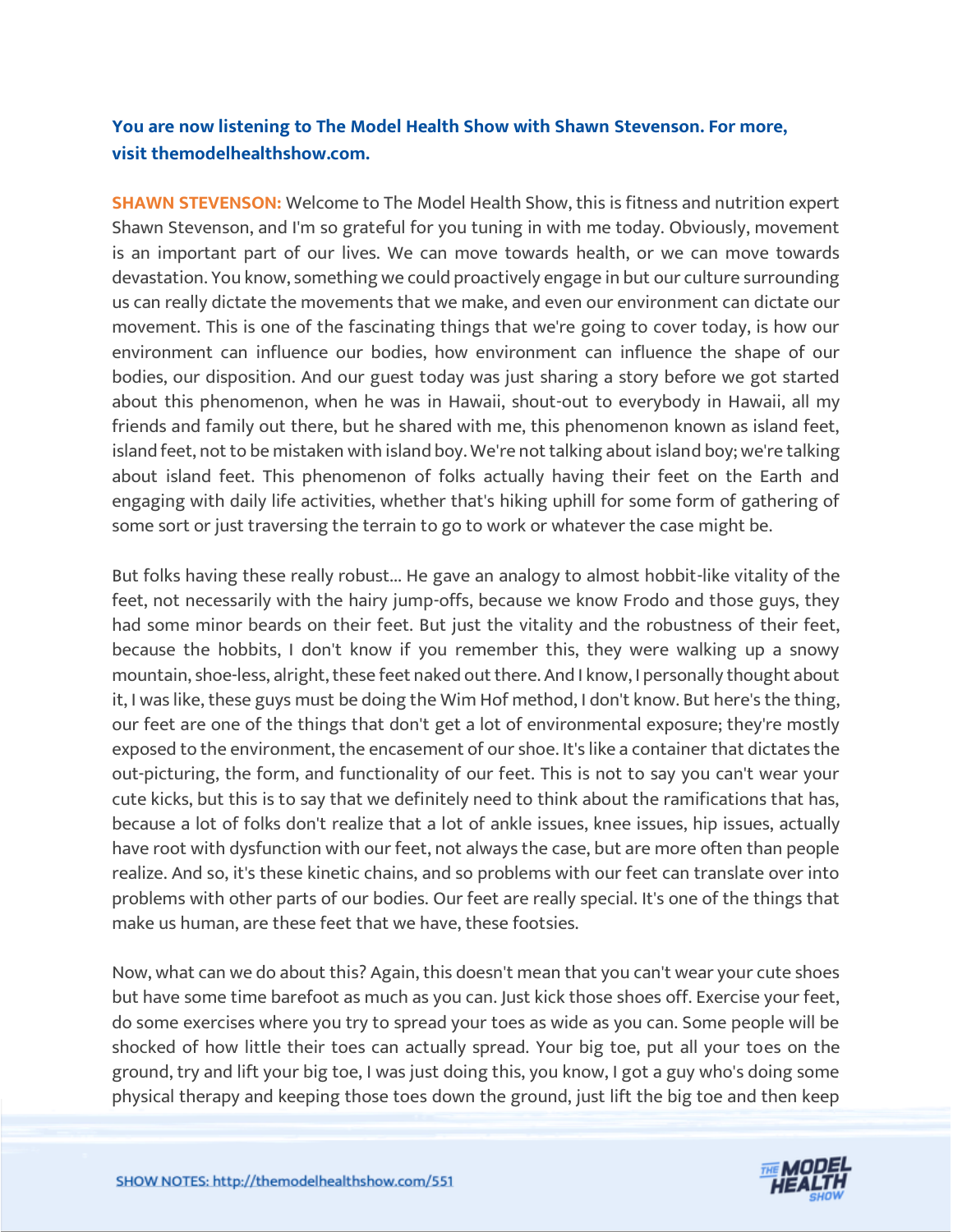the big toe down, just lift the other four toes. Can you, do it? It's just like, is that neuro connection, is it really ripe and robust? You could try it now, if you got that down, try to do one at a time. Alright, try play a little piano with the bad boys, with your little feet, with your toes. So, there is many different ways for us to engage and get some vitality into our feet to get more "island feet," okay. Those guys, I mean, come on. This is what we get with 2022. We got the island walk. This is popping. Forget about the real-world science around health and vitality, defense of our bodies against this chronic infection that is just on everybody's mind.

And all of the peer-reviewed evidence and the things that we could do, all the great data, even the entertaining side of getting ourselves healthy, forget that stuff. I want to hear from the island boy, alright? This is the state, and I don't know if you saw, they did a hairstyle that look like a spiked probe. Alright, it's nuts. It's the irony. So, what are you tuned into? I know that you're about that life, you're about that health, life you're getting plugged into the things that serve you, that bring more vitality, that bring more empowerment. And that's what this is about today as well. And part of that vitality toolkit, this is one of the most essential things, the human body requires this in order to function, this is how important this is. All of our cells are communicating through electrical conductivity. This is how our cells, even our brain cells, are able to talk to each other, signal transduction. We carry an immense amount of electrical potential in our bodies, we even generate electricity when we move. This is one of the dynamic things that again, on the surface, using our very limited scope of vision, we can't see the electrical activity that's happening with our bodies.

We might be able to experience, if you've ever shocked somebody, a little static electricity, or if you see one of the scary movies, they're in the bathtub, and then Jason Voorhees or whoever, Michael Myers, whoever you're into, even the little guy, the Leprechaun, might roll up, he's got electrical device, you're taking a nice bubble bath, you try sipping on something, exfoliating, whatever, and then he comes along, the leprechaun's got something plugged in, he's going to drop that bad boy in there, give you a nice little surprise, electrocutions on you, compliments of the Leprechaun. So, our bodies... How are these things possible, you know, is again, that the human body itself is just so much conductivity is possible, and what's behind this conductivity are the minerals that carry an electric charge, and these minerals are referred to as electrolytes, these are literally required for your brain cells to communicate. Deficiencies in these key nutrients lead to deficiencies in cognition and cellular performance overall, even our energy production ATP, the generation, the creation of the energy currency that the human body operates on requires electrolytes in order to make the magic happen, specifically magnesium.

Not to mention sodium and potassium, also critical. Without sodium, it's one of those things, for example, researchers at McGill University found that sodium functions as an "on-off switch" [in the brain for specific neurotransmitters that support optimal function and protect the brain](https://themodelhealthshow.com/podcasts/aaron-alexander-environment/)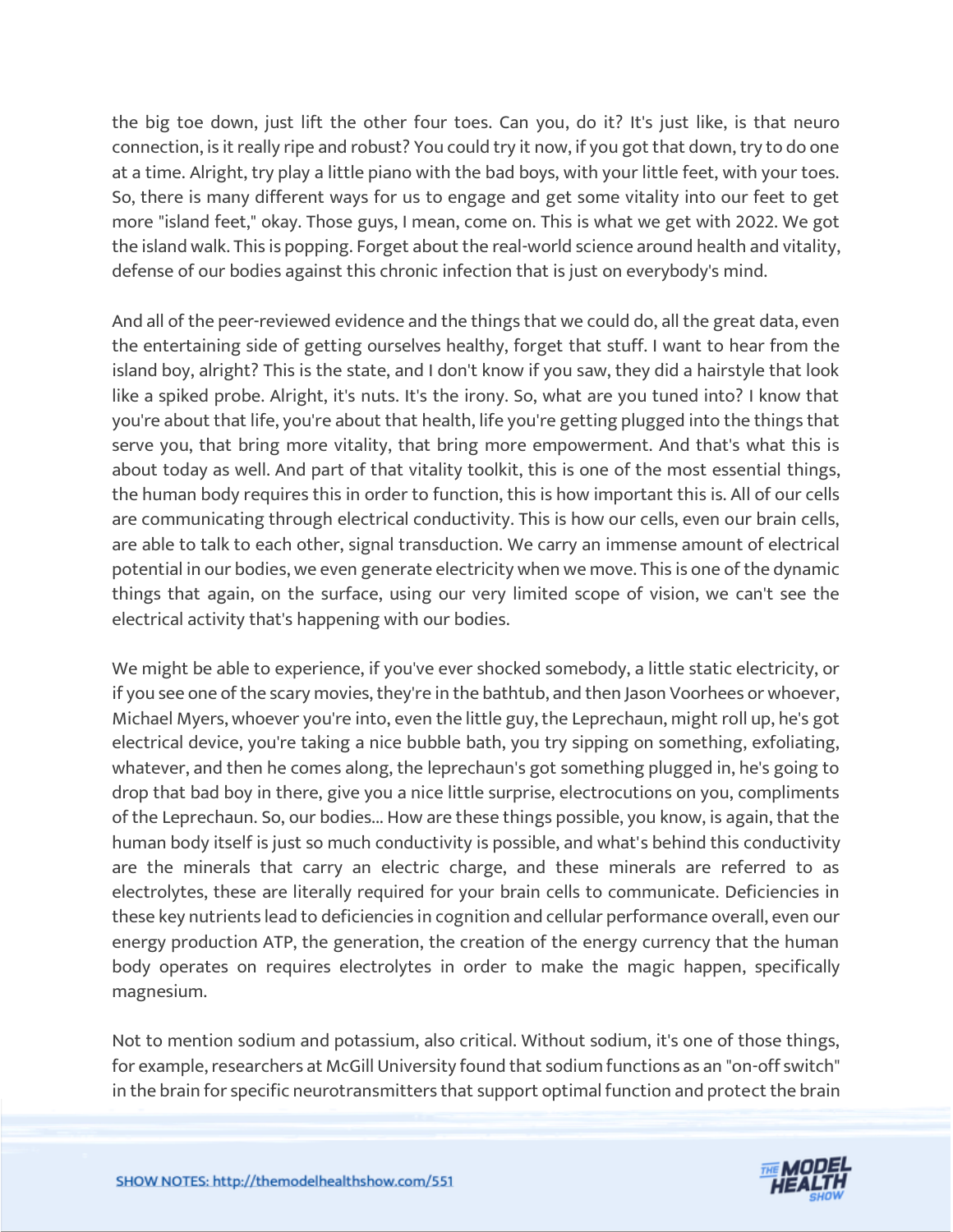against numerous diseases, pretty freaking... And also, on that same front with magnesium, I mentioned as far as the mitochondria, a study published in the journal Neuron found that magnesium is able to restore critical brain plasticity and improve cognitive function. This neuroplasticity is the ability of our brain to change and adapt; we need that more than ever. There are a ton of electrolyte supplements on the market, it was all spurred on back in the day, decades ago when folks were getting loaded up on these very crummy versions of electrolytes. Also, in addition, these "sports drinks" just ridiculous amounts of sugar and artificial colors and flavors and all this stuff. Nonsense, nonsense, we are so far past that, that's just, it's not appropriate anymore. The electrolytes, yes, and make sure they're coming from a good source, number one; number two, helping and paying attention to making sure that they're in the right ratios, we're talking about the ratios, these matters.

What if we add a data source, a set of real-world human beings, and looking at what is the optimal ratio, and that's what LMNT has done. Go to drinklmnt.com/model, that's drink-L-M-N-T.com/model, and get a free sample, a free variety pack, they are going to send right to your door for free, just pay a little bit of shipping, they're going to send it right to your door. This is the electrolytes that I use. It is so far superior to anything else. No artificial flavors, no added sugar, none of that stuff, just the saltiness. We know there's many different versions of salt, it isn't just sodium. We think of sodium salt, there's magnesium salt, there's potassium salt, calcium salt, the list goes on and on. We've colored our nutritional education in these very superficial domains. We need all types of these salts, but we need them in the right ratios. The reason this matters more than ever to add in something like this is that our food is becoming more and more deficient in these key electrolytes, so this is one of those very simple ways to support our health and optimal function, and chances are, you're going to notice the difference. Go to drinklmnt.com/model to get a sample of LMNT for free, that's drink-L-M-N-T.com/model. Now let's get to the Apple Podcast review of the week.

**ITUNES REVIEW:** Another five-star review titled "Presenting Nothing But The Good Science Stuff" by Momindy. "Shawn presents only the science and I can't get enough. He respects human life in all regards, but his propensity for utmost human health is bar none. He scours the science for us and gives us the summary in layman's terms, sprinkled with lots of humor and culture. I can't share his podcast enough and everyone could benefit from his show. Love it and thank you."

**SHAWN STEVENSON:** Thank you. That's so awesome. Thank you so much for leaving me that review over on Apple Podcast, it means so much. If you've yet to do so, please pop over to Apple Podcast, leave a review for the Model Health Show, it means so much. If you're listening on Spotify, you know we're popping on Spotify as well, you can rate the show now. Alright, take a second, leave... You know that we need all the stars. Alright, just represent, leave a rating for [The Model Health Show, it means so much. And on that note, let](https://themodelhealthshow.com/podcasts/aaron-alexander-environment/)'[s get to our special guest and](https://themodelhealthshow.com/podcasts/aaron-alexander-environment/)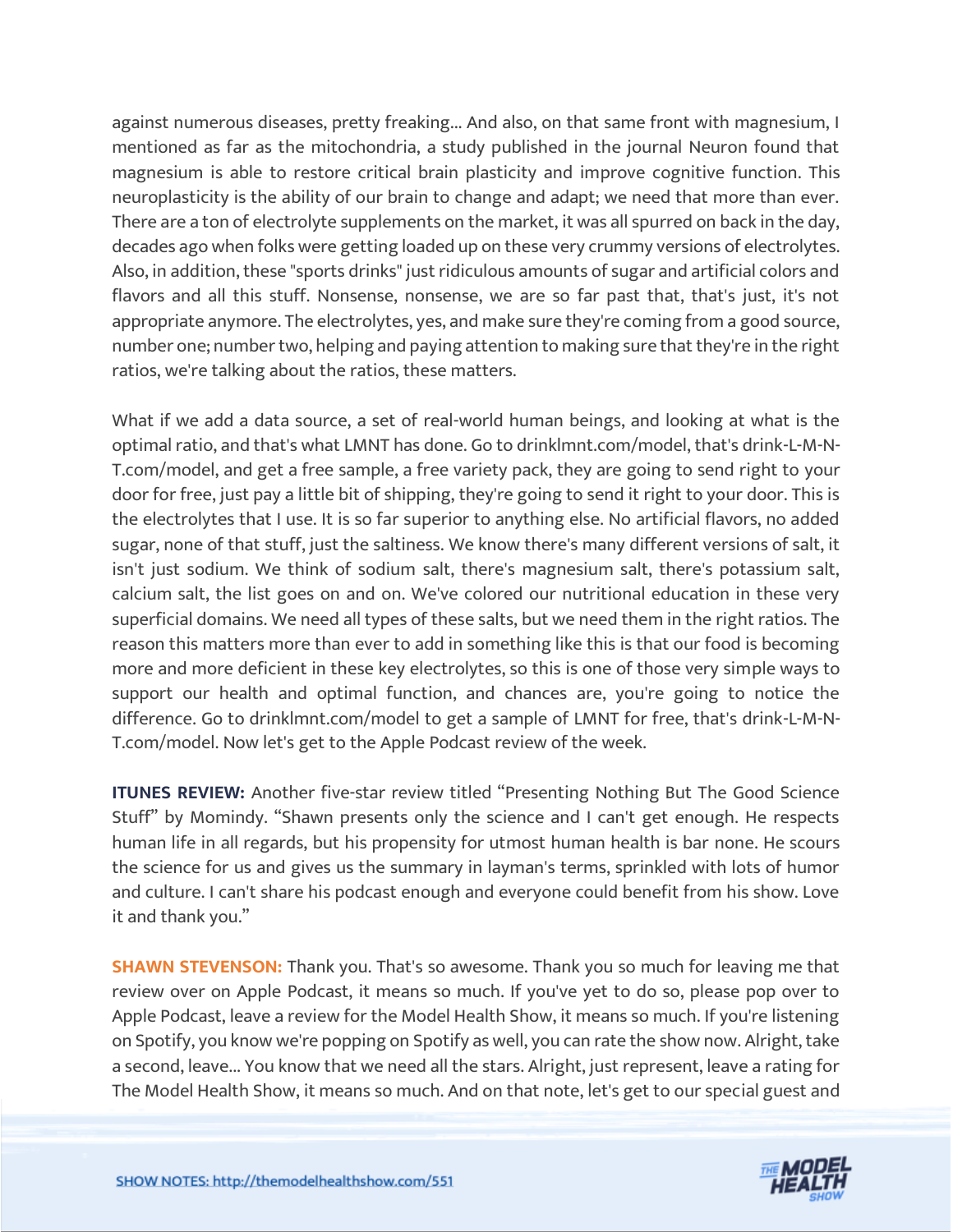topic of the day. Our guest today is best-selling author, Aaron Alexander, and he's a pioneering manual therapist and movement coach, whose clients range from A-list Hollywood celebrities to professional athletes, and everyone in between. And he's also been interviewing the world's preeminent thought leaders on physical and psychological well-being on his top-rated Align Podcast. And now back for his latest appearance here on the Model Health Show, let's jump into this conversation with the amazing Aaron Alexander. My guy, Aaron Alexander, welcome back to The Model Health Show.

**AARON ALEXANDER:** Thanks for having me. I appreciate this.

**SHAWN STEVENSON:** It's my pleasure, man. It's my pleasure. You know, your work has just been deeply impactful, just the last time I talked with you, I really stepped up my game, my hanging game.

#### **AARON ALEXANDER:** Cool.

**SHAWN STEVENSON:** At least every other day, I've got a pull-up in the backyard, pull-up bar, I'll go and hang there and do 20-30 second reps, a couple of sets, and just hang out.

#### **AARON ALEXANDER:** That's it.

**SHAWN STEVENSON:** Sans wang out. And it's just very simple principles, but you walk the talk and you've impacted so many people, including many of our friends and colleagues, and that's very noticeable, even in all the recommendations, endorsements that are in your book with some absolute superstars because you're one of them, and I want to kick things off, because I think that we have this concept in our reality that we are shaping our own bodies, it's my job to shape my body, and that is partly true, but we are negating what is possibly the largest shaper of our bodies, which is our environment. So, can you talk about how our environment actually shapes our body?

**AARON ALEXANDER:** Yeah, of course. Firstly, on the way here, I'm so immensely grateful to get to share any time with you, but I've told you before, but literally, I think eight years ago, I started listening to your podcast and I was scrupulously, maniacally taking notes on all the different little details and exercise recommendations and nutritional stuff, and all that stuff, and you were the primary catalyst and inspiration for me to start my own podcast and I get into my own foray into the social media world and all that stuff, so to be in this moment with you, now it's starting to feel more common, which I'm so grateful for that and harking back to like... So, the moment, the thing I was reflecting on is, that's so interesting, how many of the yous of the past are listening to this and the mess of the past are listening to this right now. I

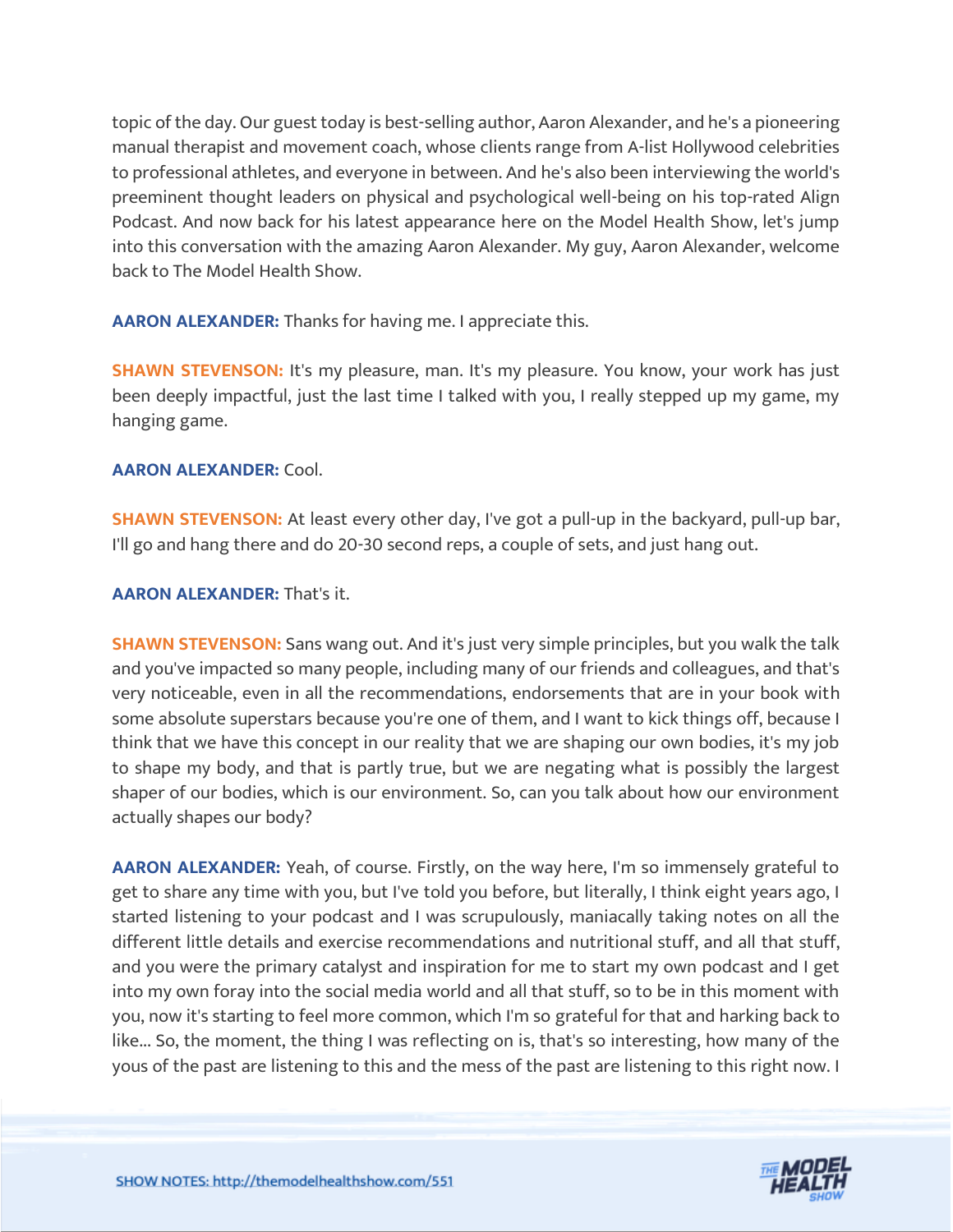know that that person is right now there, going through the same motions and that same aspirations and all that, that's just such a wild thing how life works that way.

**SHAWN STEVENSON: It is, man, so powerful.** 

**AARON ALEXANDER:** And then, so within that, you were a part of my environment, my environmental conditions, so you were my audio environment.

**SHAWN STEVENSON:** That's a remarkable, that's really powerful.

**AARON ALEXANDER:** Yeah. And so, there's a lot of different layers we could go with that, and we were impacting ourselves and each other from an auditory perspective based off of the tones that we're projecting, pacing of our language. There's a researcher from the '60s, professor from UCLA called Albert Mehrabian, came up with a thing called the 55-38-7 principle, 55% of our communication comes from body language, 38% is voice tonality, and then 7% is the words that we speak, and that relates to if there's any incongruence between that. So if we're having a conversation and suddenly my voice starts getting really high or getting really fast, or maybe my eyes start looking away from you or my shoulders start cowering forward and my hips go to the door, whatever I'm saying, you're gathering millions and billions of bits of information from your visual field and from your auditory field, and then there's the words that kind of piggy-back on top of that, so as we're communicating to each other, that's really the bulk of the communication comes from actually our movement. And then more specifically, in relation to the environment, in the way that I think you meant it in the question, you've had Bruce Lipton on here, which, he's such a sweetie. I got to go up to his place and we spent the day together for another episode on mine. And just such an amazing person to be around.

One of the things that he brought up in the conversation was that if you want to change a cell in a petri dish, you change the culture that it resides in. So, if you want to create some type of chemical change or structural change or whatever it may be, you don't go in and titrate chemicals on the cell or do some kind of things, little tweezers or something, you go and you change the constitution that it exists in, and suddenly the cell takes shape to, that's a human. So, when you come home, your home is a gymnasium, it's an opportunity for wellness, it's an opportunity for creativity, it's an opportunity for inspiration, it's opportunity for natural light, it's an opportunity for whatever you want it to be, there's no right or wrong, it's just defining, what do you want? Define your goals and then reverse engineer from there. So, for me, one of the things that I find to be valuable is adaptability and longevity and strength and flexibility and joy, and creativity. So, within that, coming into a home environment, something that we [can do, like a really obviously one, just what you do, set up a pull-up bar, so now suddenly you](https://themodelhealthshow.com/podcasts/aaron-alexander-environment/) 

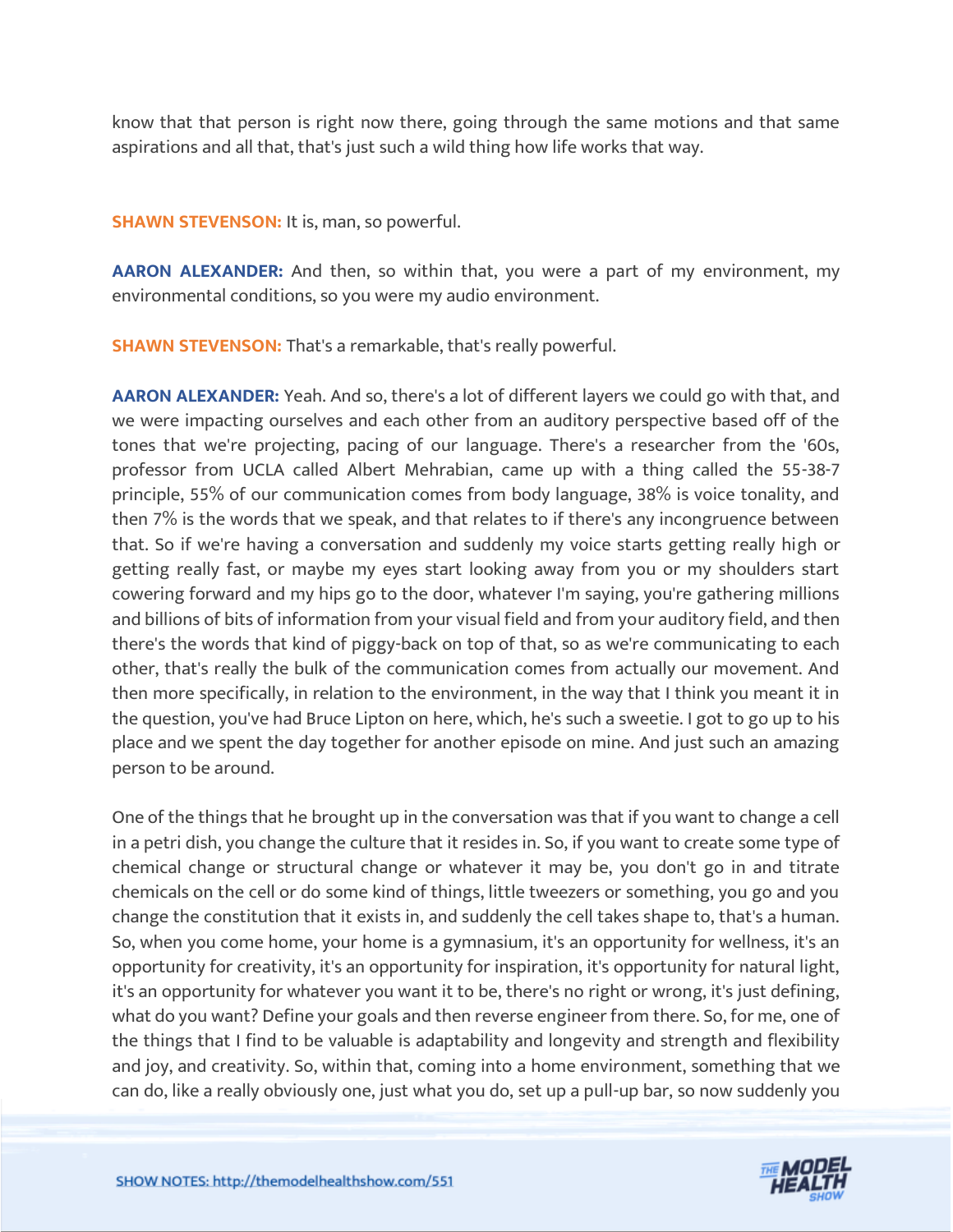change the shape of your doorway. Before it was just a doorway, the only function of that doorway is you walk through the doorway.

Now, suddenly there's a pull-up bar there, and it's like your arms are lifted up to the bar, it's almost like this effortless, it's just like, "Huh, it just happened." That was fitness, fitness just happened just by you changing the shape of your environment that you exist in. So okay, could we do that in other ways? Okay, so before, we come home, all there is dinner table, coffee table, you may put your feet on, couch, TV, that's all we have space for, that's what we do. So, we sit 90 degrees on the dinner table and then we go to the couch, and then into the bed and then the toilet, and then our office, and then our car, and then a train, and every position is in that same archetypal kind of like hunched over position. Opportunity would be maybe put some floor cushions down on the ground and create enough space that when you come back, it's like inviting for you get all the way down to the ground and get all the way back up, suddenly you're mobilizing your ankles and your knees and your hips and your pelvic floor muscles and your diaphragm, you're helping circulate lymphatic fluid, which needs muscular contraction in order to move.

I think it's just an interesting opportunity or a question to ask, "What is the shape of my environment, if I were to kind of audit my space, what would be the postural potentials from the space?" And come through, and it's like, "Okay, can I tweak that?" And then, "Do I want to tweak that?" 'Cause, it's all just opportunities, there's no good bad. It's just what do you want.

**SHAWN STEVENSON:** Yeah, yeah. I think that's a great idea switch because what we tend to see is sitting in a chair bad when it's just a way to be, but that chair sitting from the chair in your house to the chair in your car to the toilet chair, all the chairs you mentioned, the chair in the office, it is putting your body, the environment is having your body in this pretty consistent position that's then going to make you very efficient at chair sitting and maybe take away efficiency from other things, right? So not putting it bad, but let's see it as an opportunity to be creative, this is a version of sitting that we can do, let's dabble in, or we said this before the show started, we'll dabble in, sprinkle in a little bit of some other stuff. And I love, man, I didn't know that you were going to mention that first, that the auditory environment, because then my mind, sometimes I get that Neo, Matrix thing and I was just seeing as everybody's listening right now, and these vibrations leaving my body and entering your ear and interacting with those tiny little bones and helping to create these electrical signals in your brain. Literally, it's shaping your brain, it's changing the very shape of your brain, even at the most minute level, but that expands as you repeat a certain behavior of your auditory environment.

And so, like you said, I became a part of your life prior to even knowing you, and that [environment, that shaping of your perspective, it brought you closer into this universe now](https://themodelhealthshow.com/podcasts/aaron-alexander-environment/)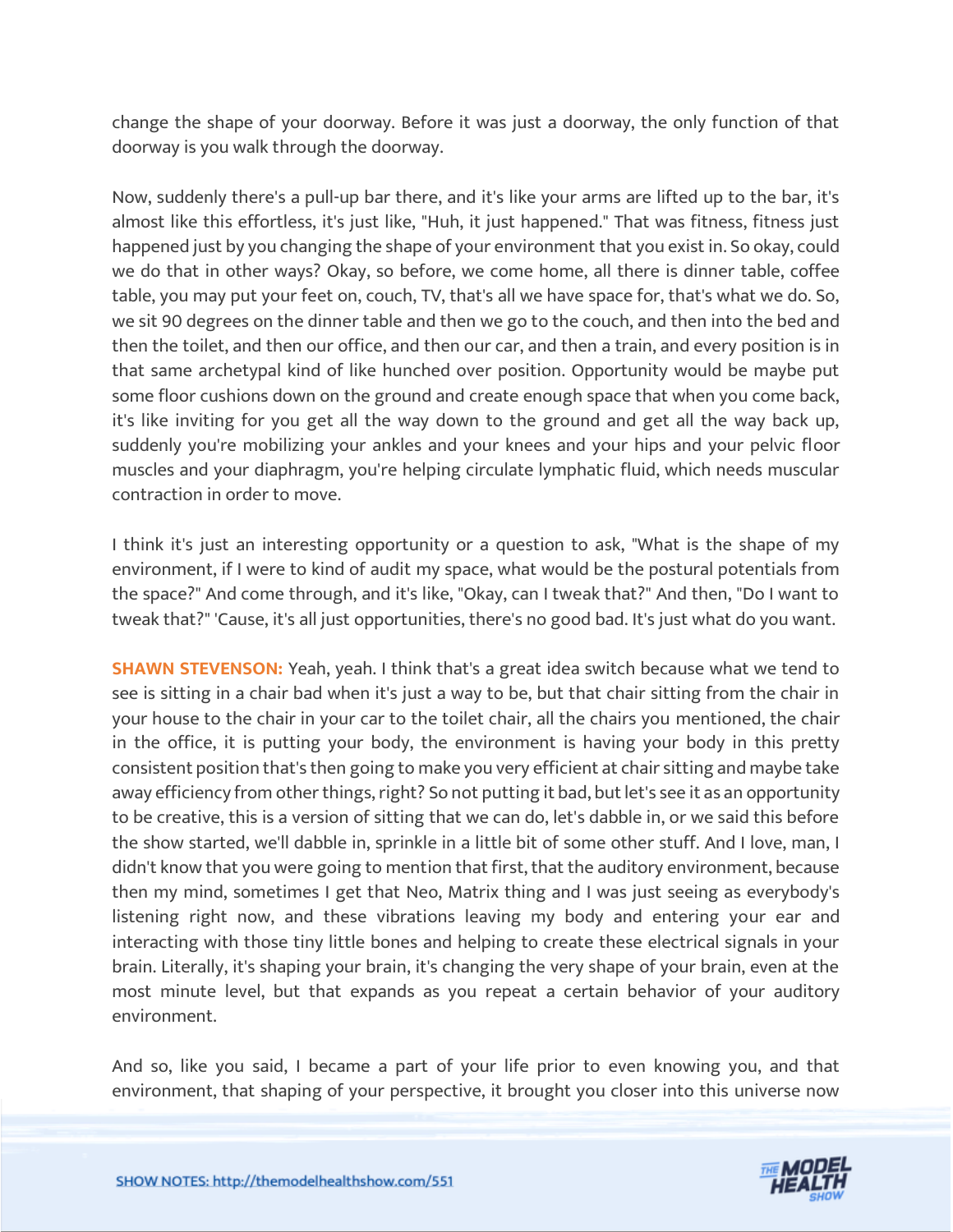where you're here with me, we cannot overlook how powerful it is, what we're allowing into our environment or inviting into our environment. And we get to choose that, but oftentimes we're not aware of it, and that's part of what we do, is we're getting folks to be aware of how powerful we are and how many options we actually have because it's pretty infinite.

**AARON ALEXANDER:** It's interesting, when you listen to someone, you're familiar with Stephen Porges and Polyvagal theory, I imagine. One of the things in his theory that he's brought to the table is a term known as neuroception. Neuroception is as we're moving through the world, we receive various different visual and auditory feedback that indicates to our nervous system whether we're safe or not, and so there's a lot of sounds that you may hear, maybe you meet a dog and the dog freaks out, it doesn't trust something about you, maybe it's that you have a beard, maybe it's that you're big, maybe it's that your voice is high, maybe that it's low, it triggers some past memory that was like, "Ooh, threat," but we have these consistent auditory cues that indicate to our nervous system via millennia of evolution, depending upon your belief systems obviously, that's... It's since the beginning of humanity, and probably before human, there's certain sounds that indicate safety, like a soothing crackling of a fire, or maybe it's like ocean, maybe a dog snoring, maybe your partner, how you hear your partner breathing and all of those, they literally, they're tuning your autonomic nervous system on a momentary basis.

And so as we're communicating to each other, once again, the way that we communicate, that 38% of that voice tonality, there is a specific imprint or signature in the tone of your voice, and when you speak to someone, especially in maybe like a psychological circumstance, maybe it's like seeing a therapist or something of the sort, there's your words, but when you start to get into territory that makes you kind of be like," Oh, there's, okay, we're in deeper waters here," your voice might start to kind of crack or might start to get a little bit high for a second. All of those are indications that you're starting to tread into waters that your autonomic nervous system, your deeper mammalian brain, it's saying," Oh, don't know how to process this." Aha, we're here, we've arrived, now how do we respectfully navigate this space? And so that's the really beautiful thing if you're a sensitive person, which we all are or else you just wouldn't be around, if you've made it to this point, just in human evolution as a whole, and then as an individual, you're still here, you're a sensitive person.

If you're successful in business, if you have halfway decent relationships, if you're somewhat healthy in your mind and body, you're a sensitive person, you're picking up these cues continually, and it's just magical when you start to take a moment and kind of think of that imprint or that signature, that fingerprint in the tone of someone's voice, and then start to pay attention to your own tone. So when you're speaking to someone, I think that this is 70% of the nerve fibers of the vagus nerve, a very popular nerve as of recent, kind of like the [iliopsoas muscle, it](https://themodelhealthshow.com/podcasts/aaron-alexander-environment/)'[s kind of like it](https://themodelhealthshow.com/podcasts/aaron-alexander-environment/)'[s having its moment in the limelight, but 70% of the fibers](https://themodelhealthshow.com/podcasts/aaron-alexander-environment/)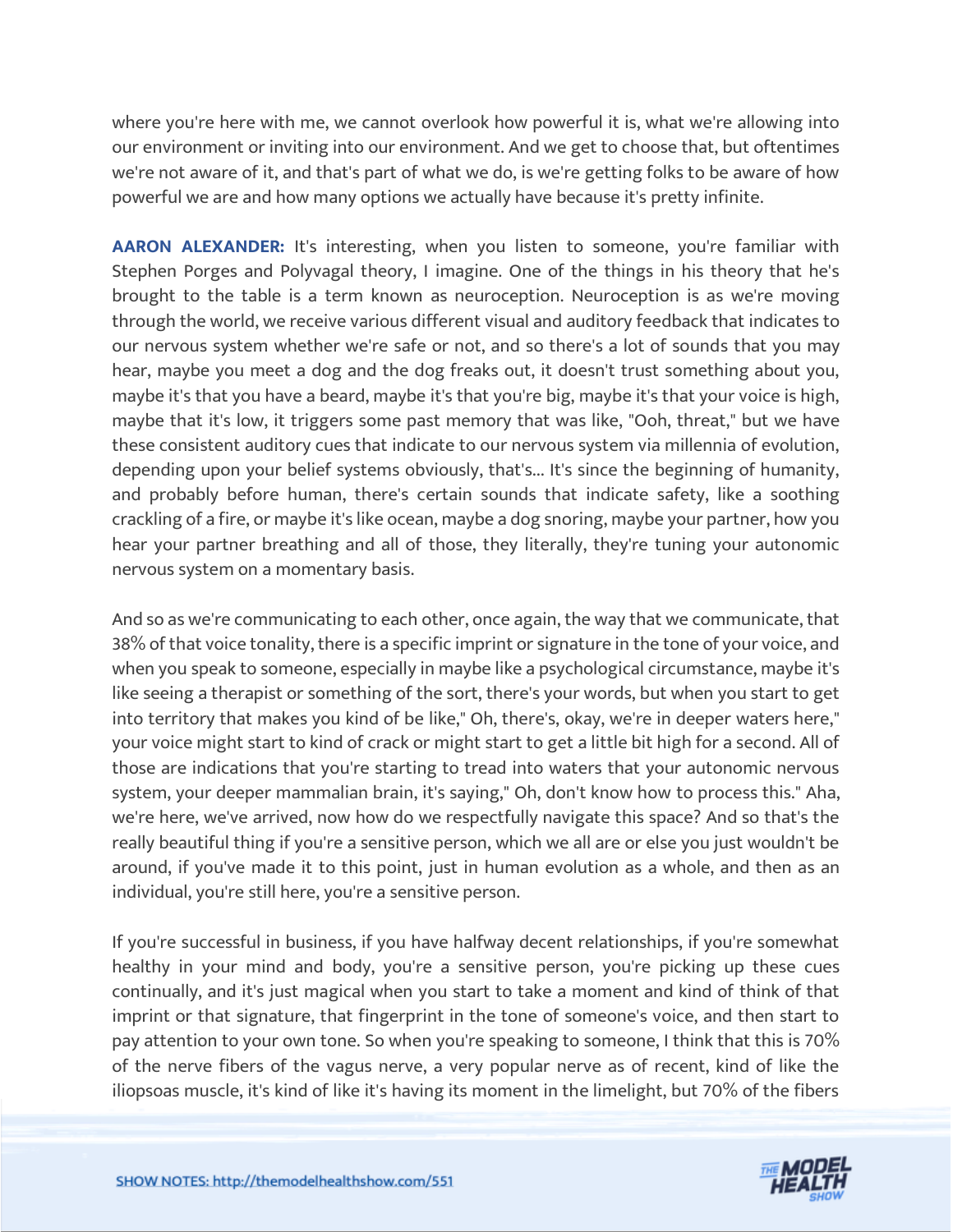in that are afferent, meaning they're feeding information from the body up to the brain, and so you're receiving this immense amount of information from your body all the time, and so if we allow the spaciousness to actually listen in and say like, "How does my body feel right now?" When I'm speaking to that person, do I feel really safe, do I feel like a clenching in my stomach, you know, do I feel maybe trapped? Do I feel expansive? Do I feel confident? Now, how's my voice?

All of those are really beautiful tools to be able to check-in and say, okay, am I placing myself in an environmental condition that's conducive for my growth? And then from there, the next thing is saying, okay, interesting, this is a two-way relationship, I can observe my physiological expressions and those are translations into like, they have mental-emotional translations, and then if I want to change my state, I can say, okay, I'm going to go in and I'm going to change the tone of my voice, I'm going to change the pacing, maybe the way that I breathe, I'm going to do a long exhalation, I would do long exhalation and a sigh, maybe I'll relax my eyes and take in that panoramic view, which that's tied into the autonomic nervous system as well to calm your nervous system down. Maybe I'll take a little walk and start to get that, maybe I'll pull my shoulders back, that gait pattern, swing my shoulders open up through my diaphragm and my lungs and my hips. Oh, my God, suddenly I feel better, you know, just six breaths. There was a study from, I believe it's in Japan, they found that just six breaths, you could change your blood pressure in an instant, it's like, we can have such immediate effect on this physical experience, and we're just covered in all of these amazing levers that we can pull on at any time.

We just prefer, well, I don't know if it's summary, I think it's cause our teachers didn't really understand the levers 'cause they never got the education, but we didn't receive that education on how to drive the body effectively, and how to pull on these levers. How do I wake up? How do I go to sleep? How do I relax? How do I focus? Tapping into your senses and your postural patterns are all opportunities to do that.

**SHAWN STEVENSON:** Yeah. These for me, are some of the most important things. These are the things that it's like the soil from which everything else comes from, so it's kind of tragic that it has been lacking in our education, however, again, it's just presenting another opportunity. And when you mentioned Bruce Lipton, that ties in so well with all of this. And even walking, for example, that's a vibrational pattern, that action, the activity of walking is creating a certain vibrational pattern in the body that's influencing every single cell in the body. Even if we go to the level of our atoms, they're just vibrating at this ridiculously fast pace, and we look very solid even right now, you look still but everything in you is vibrating like crazy, like some Doctor Strange level multiverse of madness, you know what I mean? And I remember Bruce Lipton talking about how even ourselves doing function, it's really a result of a vibrational input, a signal, there's a signal being broadcast, a certain vibration.

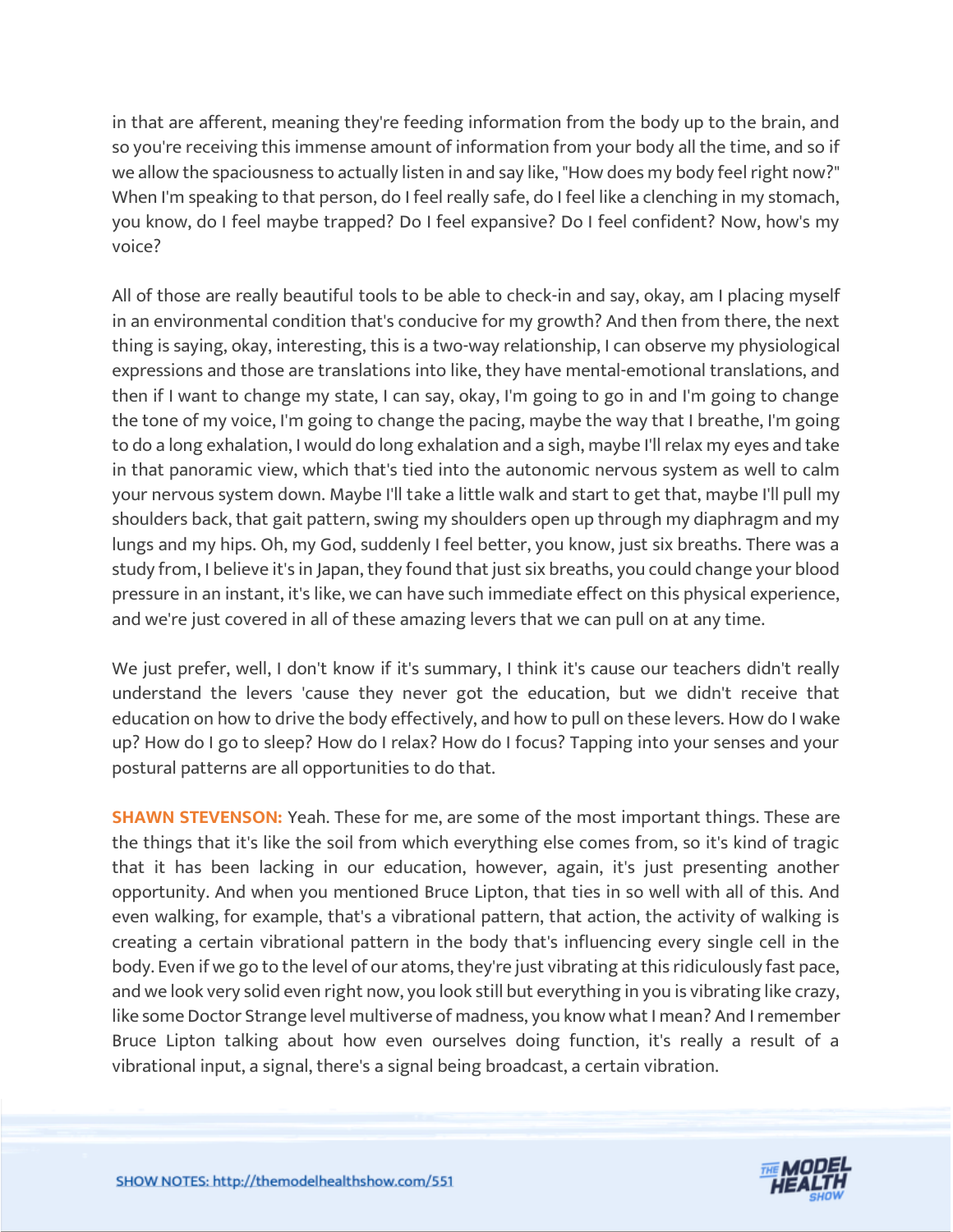And one of my all-time favorite episodes of The Model Health Show, and I've done hundreds of interviews, and also me doing media and all these other shows, probably knocking on the door of a thousand media pieces, and of all of that, for me personally, one of the most interesting places that I learned the most from was from a conversation with Dr. Kulreet Chaudhary, and she has a book called Sound Medicine. And she just brought to light something that's been just, you know how you got these things just kind of rattling around your brain, like loose change, and then suddenly you get the arcade game to put the change in, it's like, "Oh okay, I get it." And she related to all of the ways that sound is already used in medicine that we just take for granted. Even the name "ultrasound," we're just like, "Whatever," but it's literally a tool that can be used, of course, for imaging, but also as therapy because it is literally using sound to change conditions in your body, and it's so subtle, it's so out of our pitch range as far as our human ears that it's actually unbelievable that it's even a thing.

And this gets into the conversation of, we only experience or notice a certain spectrum of things with our human eyes and ears. And there's so much, literally again from both directions, from ultrasound all the way to sonic, whatever. And we operate in a tiny medium, but everything else is affecting us, and we have the opportunity to proactively expose ourselves to other things even if we don't understand it or to avoid those things. And so, this is another message of yours, is that message of empowerment, and I wanted to ask you about this because what we're talking about is an expression of the body, and I'm wondering if our physical expression, when you see somebody, can our physical expression of our body, how we're standing, how we're moving, can that inform you about our state of physical health?

**AARON ALEXANDER:** Yeah, yeah, of course. That's such a cool road to go down. You can hear, staying just for a second on the auditory spectrum, you can hear a healthy person, or around the house, if someone is... What is that? That's like a cacophonous... It's like a cacophonous struggling biological system and a more effortless system that the things just seem to work, you don't notice it, so if there's something in your system that you notice, it's probably 'cause it could use some work. So your breathing, ideally, it should be so light that you can't even feel the breath going in and out through the nostrils like you want the hairs inside of the nostrils wouldn't even move to the breath, and so if you can breathe in that way, it's an indication that your hemoglobin cells, your red blood cells, they are efficient enough to be able to release their binding affinity to oxygen, and they efficiently release oxygen into your bloodstream to allow your muscles to function.

And if you're a person that's more habituated to taking these big gasps of air throughout the day, and you're just dumping this buffet of air down your throat all the time, then your cells get super lazy, and they become kind of like slobbish and wasteful, the way that they release oxygen into the bloodstream. So, a person that's really healthy, and just from a breathing [perspective, it](https://themodelhealthshow.com/podcasts/aaron-alexander-environment/)'[d be kind of almost like they](https://themodelhealthshow.com/podcasts/aaron-alexander-environment/)'[re like a... It](https://themodelhealthshow.com/podcasts/aaron-alexander-environment/)'[s like a Jedi. They](https://themodelhealthshow.com/podcasts/aaron-alexander-environment/)'[re like a samurai,](https://themodelhealthshow.com/podcasts/aaron-alexander-environment/)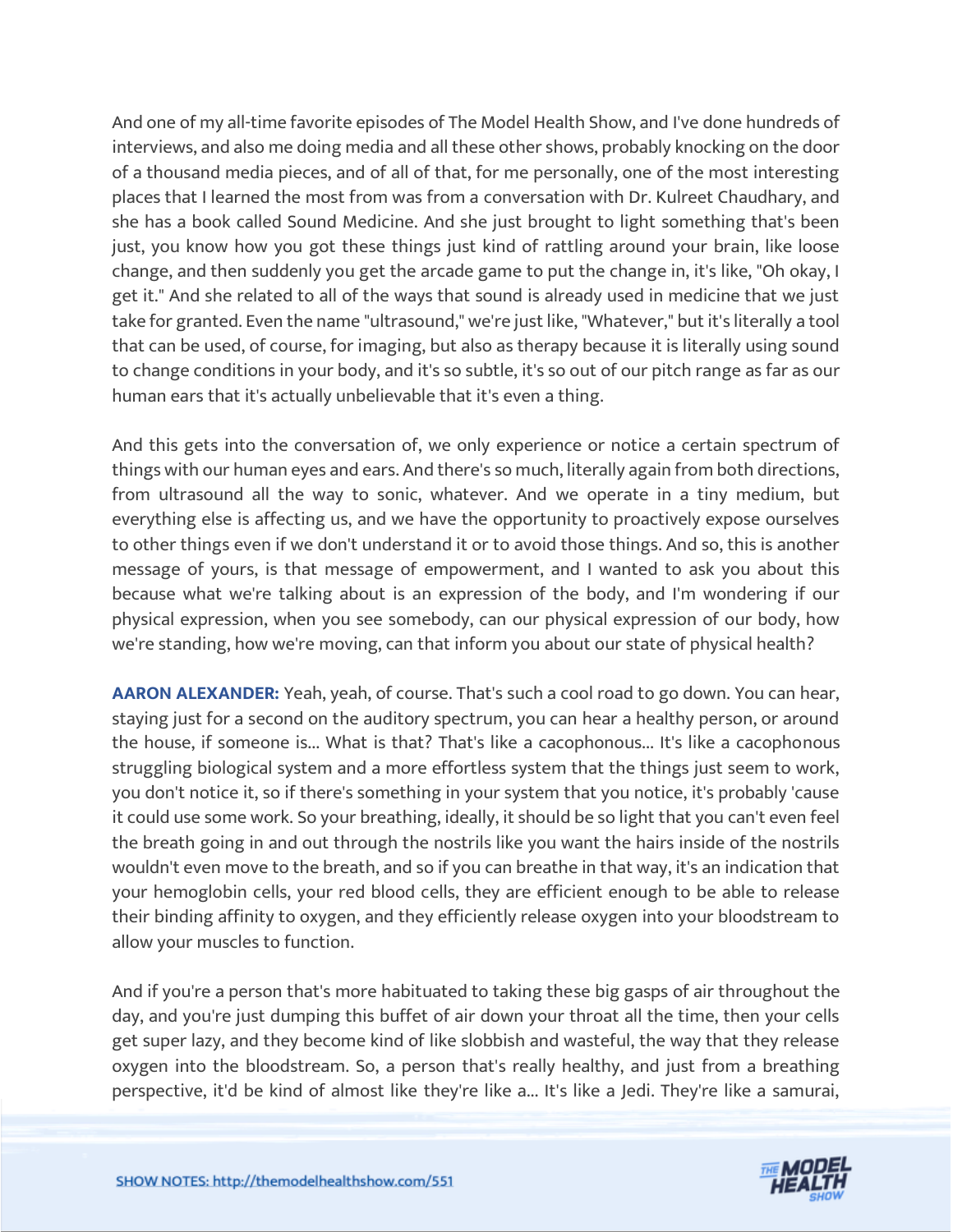they're kind of just like a healthy person, just glides through to the room, and I think that that's from a physical communication or body language perspective, I think it's so interesting. Riding back on that, a person, if you are projecting wholeness or integration in the body, it sends a signal to other people that you would be tough prey, you would be tough to attack, you'd be tough to take advantage of, you'd be tough to exploit, so there are so many people that I think that they... I fall into this category, and it's something that I kind of have a trigger, I wig out a bit when I have a sensation of someone that's victimizing themselves or kind of like playing the victim role, and so I've noticed that throughout myself for years, which is why it's such a trigger for me whenever I see it out in the world, I'm like, "Oh, don't do that."

And there was some research that was actually done with this, where the researchers, they went into a prison and they gathered up a bunch of inmates that were in there for violent crimes, and they gave them a bunch of videos of people just walking down the street, different sexes, different colors, different weights, sizes, ages, all of that. And what they found, I include this in the Align Method book, what they found was, the people that would not be prey, they wouldn't make an effort at robbing the person were the people that moved with this integration and this wholeness in the way that they moved. It wasn't 'cause they were bigger, it wasn't 'cause they were blacker, or 'cause they were whiter, or 'cause they were Asianer or any of that. It was if they felt like they had this directionality and this smoothness in this integration with the way that they moved, then they wouldn't be an easy target, and so even as you're moving down, you know, you're walking down the street, you're sending this information out into the visual world, and all of those people that are either passively or actively observing your experience, the way that you're ambulating down the street, you're either holding up a sign saying, "Come and get it," or you're holding up a sign that's saying, "Not me."

And so, how do we start to tap into that? We don't tap into that by in this moment, "Okay, pull the shoulders back," you know, "Puff the chest up," like, "Cool, I got it." You tap into that by changing your environmental conditions, you tap into that if you... The best time to plant a tree is yesterday. The second-best time is right now. Is that they I say that?

#### **SHAWN STEVENSON: It's 10 years ago.**

AARON ALEXANDER: Or whatever, 10 years ago. Yeah 10 years ago, yeah the second best is right now. And so, with that, it's like changing your environmental conditions, expose yourself to ample sunlight, get enough vitamin D, get enough fat-soluble vitamins, A, D, K2 specifically are very important for like bone growth and hormonal function and exposing yourself to cold temperatures, exposing yourself to warm temperatures. All the stuff, like listen to The Model Health Show, tap into a tenth of what you discuss, actually integrate that into your daily life, [and it needs to be a daily habit. If you are someone that](https://themodelhealthshow.com/podcasts/aaron-alexander-environment/)'[s like an overnight success, but it took](https://themodelhealthshow.com/podcasts/aaron-alexander-environment/) 

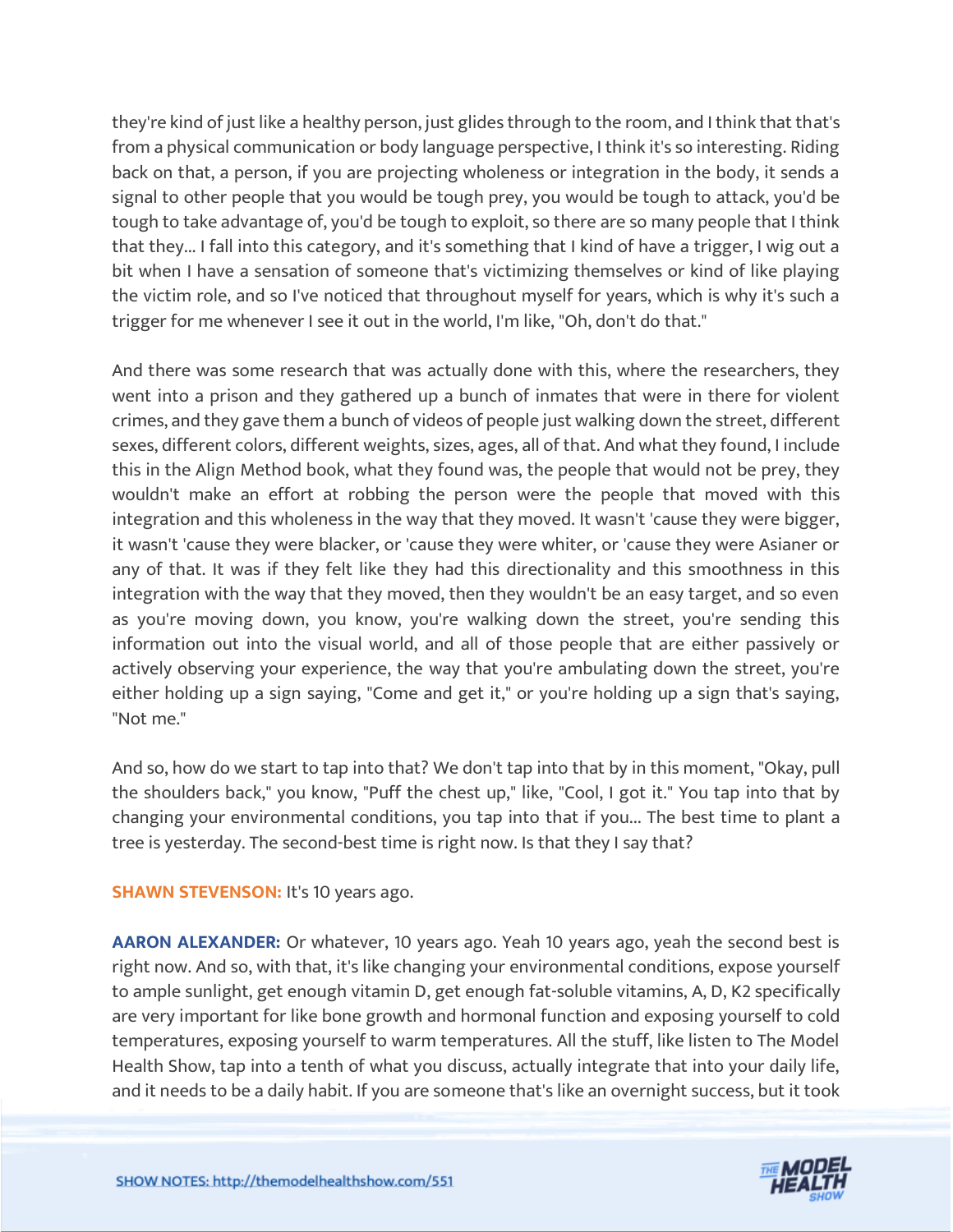them 20 years to become an overnight success, that's the way it works. So, if we can seamlessly start to integrate these practices into our daily lives, and one of the things it's very simple, since "Okay, cool, that's very meta-abstract, borderline inspirational kind of jargon, actionably, how do we do that?" Well, a person that has mobile ankles and mobile hips and a good balance of body fat to muscle, hip to waist ratios, all that stuff, the way that we do that is a really simple thing would be just, at least from the mobility perspective would be, like we mentioned before, just to spend some time on the ground each day, like 30 minutes in total.

If you're just checking your emails while you're sitting in a straddle position or a cross-legged position or a 90-90 position, your hips are up above the height of your knees while you're in that position, so you're starting to stabilize the lower back and orient the pelvis, sacrum, spine in such a way that they're strong, you're re-integrating back into those native patterns that you had as a child. Any baby moves pretty darn well 'cause they don't have enough muscle to kind of cheat through gravity, they're just finding that balance and that orientation. And when you see a person move that way, it's almost surprising, like when you see a person move with lightness and levity, you know, Charles Bukowski, he has a bit where he talks about a free soul. A free soul doesn't have any particular shape or any specific indications, but when you're around a free soul, you feel good, you feel really good. And it's like that free soul, that heart, I think that that comes from a lifetime or a month or a year of lifestyle decisions that now suddenly present into this moment. And you're telling the story based off of every bit of information that you've engaged with over the last month, year, decade, and then life starts to open up for you in a different way like, "What is it? Is it 'cause I'm done? Is it 'cause I'm negging or doing some kind of dating hack thing?"

You know, I rig the game, it was like, "No, no, no." We're picking up on a lifetime of information from each other. So the ways that we can do that, I think, again, it just comes back to start to change up the environment and change up your mindset and make these subtle little shifts in your life, which was the whole intention and function of writing the The Align Method, was to create a fundamental user's manual, like a field manual for, how do we inhabit our bodies the most effective way possible in daily life? As opposed to it being something that I sit in my car, I drive to a gym, and I engage in fitness for 45 minutes. It's like, how do we make it so that fitness is who I am? I identify as an athlete. If you're a person with a body and you walk and you put your arms up over your head every now and again, you communicate, I would say you're an athlete. And so, if you can start to identify with those things and start to integrate that into our lives, I think it's incredibly powerful.

**SHAWN STEVENSON:** Yeah. Wow, that's remarkable. Not only does this answer the question of whether or not our body can display our state of health, but this leads into another part of the conversation, which is not only are we broadcasting our physical state of health, but we're [also broadcasting our state of mental health as well. So, can you dig into that a little bit? How](https://themodelhealthshow.com/podcasts/aaron-alexander-environment/)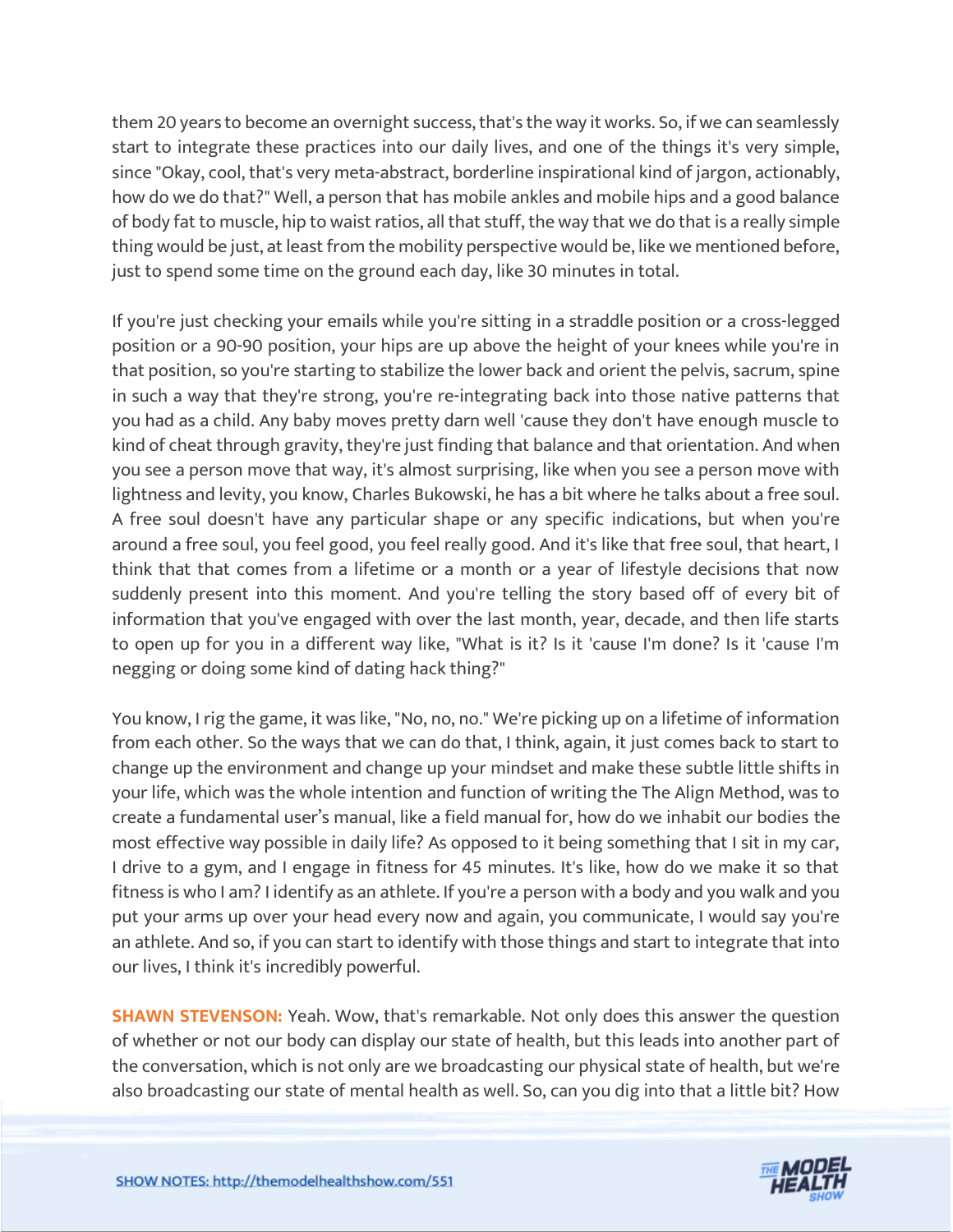is our posture or our state of physical just...? How it's showing up in the world demonstrating and communicating to the world our state of mental health.

**AARON ALEXANDER:** Yeah. Well, so, there's a lot of interesting stuff with that. So, coming back into the concept that your body is covered in these levers that we can pull on to make us to induce certain states. Your facial postures, for example, your facial gestures, it's called the facial... What do they call it? Facial gesture hypothesis, I believe, is the term for it. But each gesture that you make with your face... Paul Ekman is a researcher that has gone very deep on this. I actually did a podcast with him about a couple years ago. I think he's like the top 10 most cited psychologists on the planet, old guy, really sweet. But he traveled to Papua, New Guinea, and various different locations to spend time with tribes that had been untouched to any type of other populations or industrialized culture, and to see if their facial expressions, their facial postures were consistent with the rest of the world. And he came up with 10,000 specific facial gestures, all with specific translations and all with specific meanings.

And so, when we're communicating with each other, if I am happy, every face across the planet is happy pretty much the same, right? And so, if you are faking a smile, for example, then you'll just kind of do this smile with just your mouth and it's creepy, it's like serial killer kind of vibe. Yeah, exactly. So, if a true smile is called the Duchenne smile from an old anatomist, that you would be smiling with your mouth and your eyes. So, you're activating those orbicularis oculi muscles in and around the eye that cause the eyes to kind of squint. That's like a true indication that the person feels that way, feels happy. If you win a race, everyone wins a race the same way, if you lose a race, everybody loses a race the same way. And then there's gang signs and west side and this and that, that obviously, those are learned, but those deep, inherent postural patterns and facial gestures, it's like a binding unifying factor with every human being on the planet. And so, we can tap into that, and all of those facial gestures, they're tied back into the cranial nerves, those 12 cranial nerves, vagus is a part of those, it's a part of that system. And those are all tied into our autonomic state.

So if you change the tonicity of the muscles in and round the neck, the masseter of the eyes, the diaphragm, any of that, then those are all feeding back into your autonomic state, so if you want to, and there's been lots of research around this, is why you've probably heard of the pencil study where they put a pencil between your teeth and while there's a pencil in your teeth it forces that smile happening. And so, when they would show them movies and things of the sort, they'd find things to be more humorous and funny, and it would induce this sensation of light-heartedness. They did it with a golf tee, they put a golf tee in people's brow, and then it would force a frown like a resting bitch face and suddenly they'd perceive the world as being a little bit more closed off, so it's pretty darn interesting. And once again, this taps into, ah, okay cool, so there's this imprint, this specific fingerprint of every person's tone of [voice. That](https://themodelhealthshow.com/podcasts/aaron-alexander-environment/)'[s just so cool, if you really sink into that and you start listening and start paying](https://themodelhealthshow.com/podcasts/aaron-alexander-environment/)

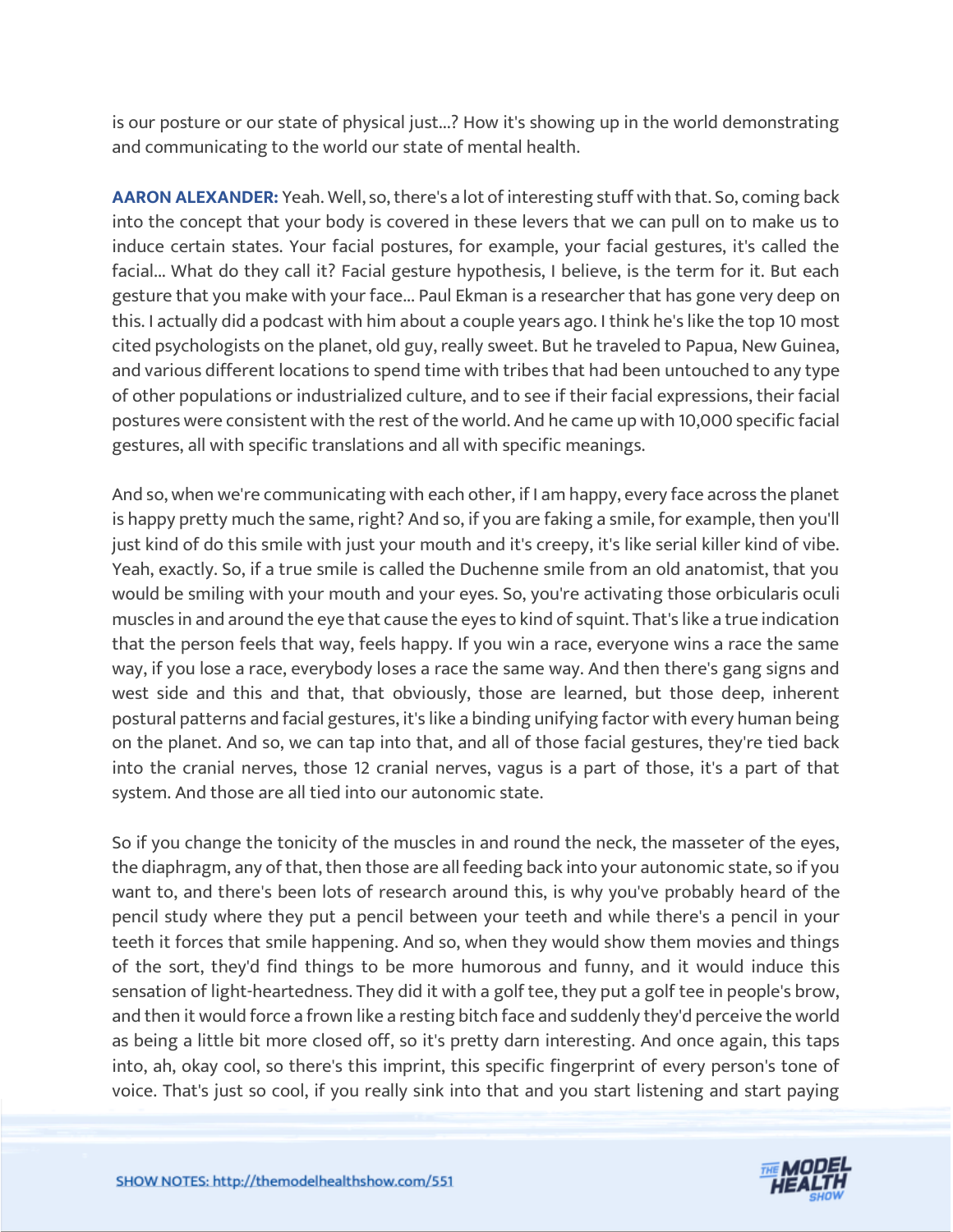attention to if you're at a bus station, how does it make you feel? If you're at an airport, how does it make you feel? If you're out in nature, how does that make you feel?

We also have an imprint in every one of our postural patterns and every one of our facial expressions. If you meet a person and they're chronically kind of frowning, one, it makes you feel away, because one of the primary factors that make humans so effective as a species is our capacity for communication. The way that we communicate is through attunement. If I can take on your shape, then you trust me more because you don't trust anyone more than yourself.

#### **SHAWN STEVENSON:** Yeah, right.

**AARON ALEXANDER:** Right? That's like tribalism 101. I come in, cool, you like Pittsburgh Steelers? Cool, I just happened to wear my Steelers Jersey today. You have resting bitch face? Cool kind of... Yeah, I don't like the world either. So, they're like, "You know, there's something about that person. I don't know what it is exactly, but I like that person." That's what we're always doing. It's in NLP world, Neural Linguistic Programming, that's like one of the foundational principles of it, coming in and having that like a mirroring of each other, and once again, if you're alive and you're doing halfway decent in your life, then you are effective at all of these practices. So, you then you can go under the hood and say, "Oh yeah, I do, do that sometimes," or "Oh, I could do that a little bit better. Maybe I'm a little spectrum-y." It's like, "I'm not really that good at being able... When someone makes a facial gesture, me, I don't read it that well, and I certainly don't embody that myself and respond back for them to feel comfortable."

So, when we say flexibility, and this is with Align Method stuff, it's like, this is where I'm really interested in the conversation around fitness. I think we think of fitness as this compartmentalized thing that we do inside of a box. Fitness is every aspect of your biology. You are movement. So, the reason that you have a brain is to move through the world, talking, movement, thinking, movement, cardiovascular function, lymphatic function, every aspect of you is a form of movement. So, I think we've been sold, largely in western culture, the idea that there is a pill out there that will solve your woes. So, cool, that's like the anti-movement conversation, technically you move yourself to reach out to put the pill into your face, but we've moved ourselves into our present physiological, mental, emotional lifestyle state. So, therefore, there's probably a way to move ourselves into wherever the heck it is that we want to go or unwind it through movement. There's always a movement conversation in that.

And the conversation around fitness, like facial flexibility, is fitness. Postural flexibility to be, say, a dancer, maybe you train improvisation. If you're good at improv, then you're probably [not just maybe military, upright, stacked, strong, stiff, like take orders guy. That](https://themodelhealthshow.com/podcasts/aaron-alexander-environment/)'[s one persona,](https://themodelhealthshow.com/podcasts/aaron-alexander-environment/)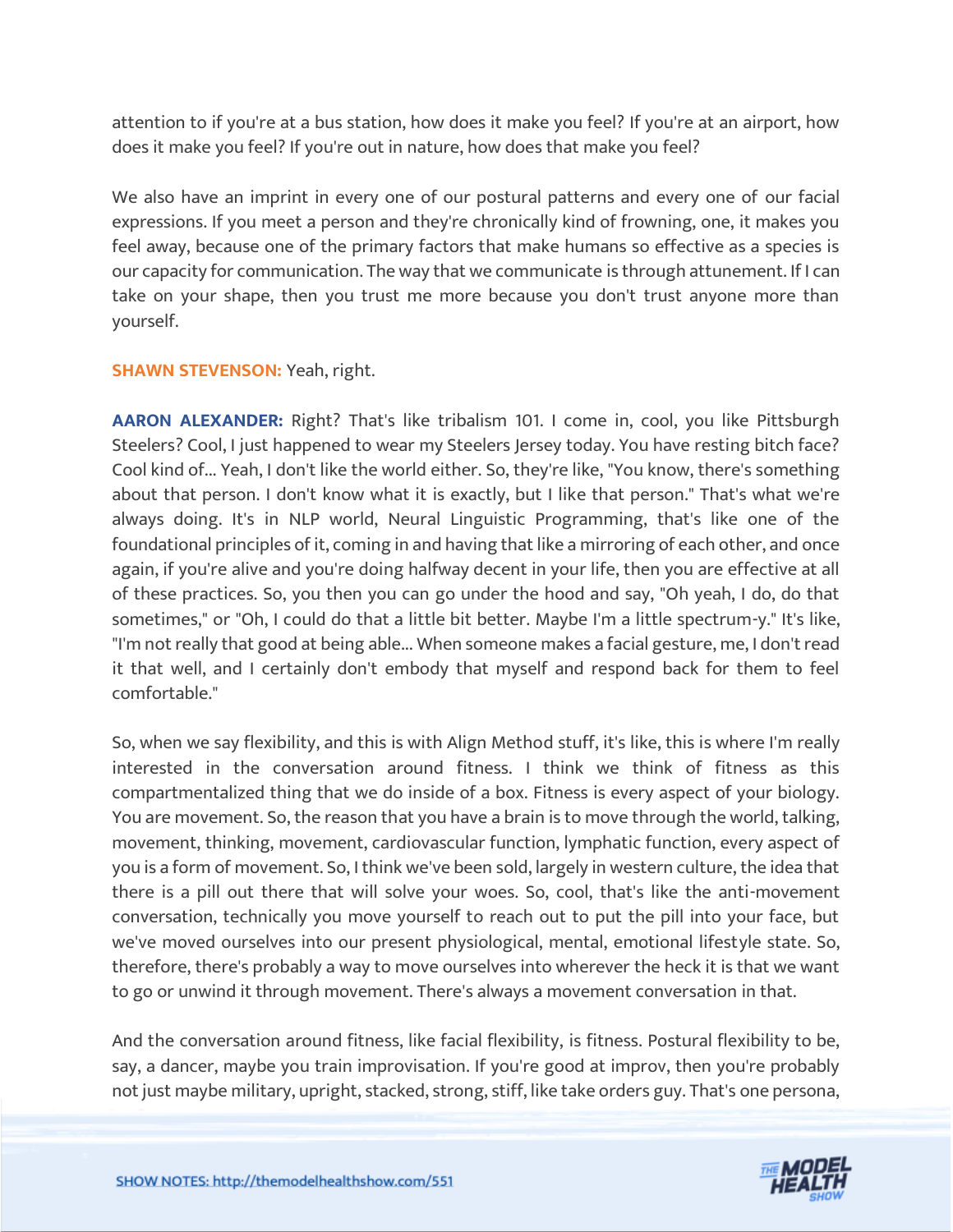that's one face. And the initial meaning of persona comes from Greek theater, it was those conical masks that people would wear. I think you had included these in your mask video.

#### **SHAWN STEVENSON: That's correct.**

**AARON ALEXANDER:** So that persona, actually, the original meaning from that is a mask that we wear in order to project an identity, so stick up the ass, upright position, that's a persona, then there's also maybe lazy persona. And then there's also maybe creative persona, flamboyant persona, all of those, in order to be able to oscillate throughout those, pick the spectrum, pick the colors that you would like to engage with, that's flexibility, that's fitness. Dumbbell curls, great, just one of the forms of fitness.

**SHAWN STEVENSON:** Got a quick break coming up, we'll be right back. Growing up, if I thought about chocolate, I think about Three Musketeers, I think about a KitKat, Butterfinger. I had all these ideas, hot chocolate, chocolate ice cream, chocolate cake, those are the things that would conjure up in my mind when I thought about chocolate. Little did I know that chocolate itself, the original root of chocolate, which comes from something that's botanically a seed, these cacao seeds was one of the most healthy foods in the world. Listen to this, this was from a randomized double-blind placebo-controlled trial that was published in the American Journal of Clinical Nutrition, found that polyphenol-rich cacao, or cocoa, without the sugar has remarkable prebiotic effects on the human body. So, what the study found was that folks who were consuming this sugar-free cacao flavanol drink for four weeks significantly increased their ratio of probiotics or friendly bacteria, bifidobacteria, for example, while significantly decreasing their class of firmicutes, which is associated with fat gain. So, there's certain types of bacteria that are associated with gaining fat and these firmicutes. So, the saying in health right now is that if you want to be firm and cute, you got to reduce the firmicutes.

Alright. I didn't make that up, somebody else did, alright, but the bottom line is, wow, it has a really powerful, remarkable impact on what's happening with your microbiome. The study also found that it was able to reduce levels of systemic inflammation measured by something called C-reactive protein. And if that weren't enough, cacao also has these compounds that have a really powerful influence on our mood, like Anandamide, which that translates to mean bliss chemical, right? Serotonin, tryptophan, these precursors that help your body to produce things like Melatonin, that helps you to sleep better. It goes on and on and on, but the quality matters a lot, and when you get real chocolate into something that is even more health-giving, you've got something really special and that's what they have with the new chocolate Organifi gold drink. So, they got the chocolate along with their incredible delicious turmeric formula, and as you know, turmeric has very powerful anti-inflammatory properties, and it also has been clinically proven to have anti-angiogenesis property, so this means that turmeric literally has [the ability to cut off the blood supply to cancer cells, alright? And we all produce cancer cells](https://themodelhealthshow.com/podcasts/aaron-alexander-environment/) 

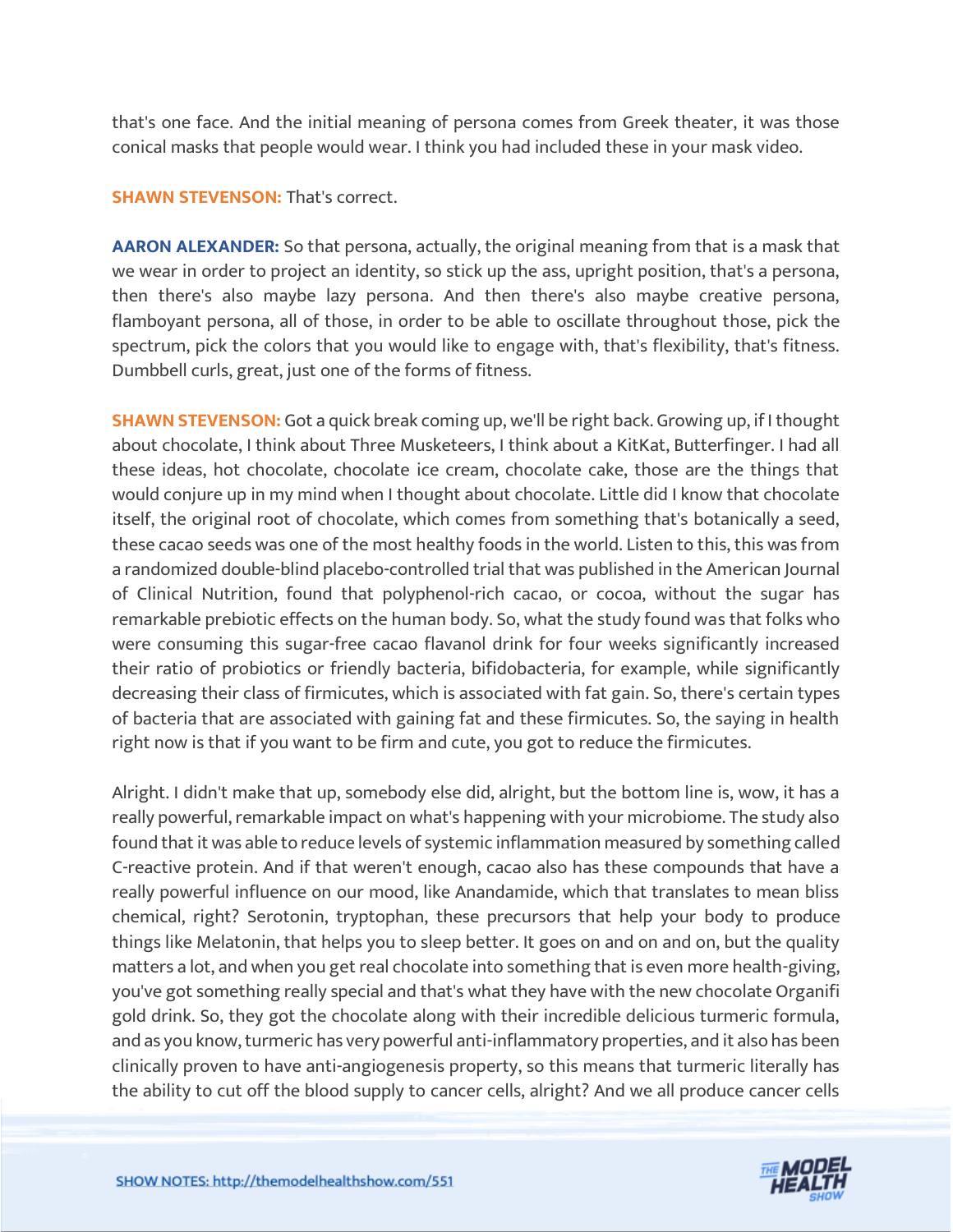every day, but a properly functioning immune system and being able to regulate this angiogenesis, which we need, but we need at certain levels, is incredibly important and food can help to regulate that.

So, I'm a huge fan of Organifi, now they've got the new chocolate gold, alright, so pop over there, check it out, just released, just delicious, organifi.com/model, you get 20% off that and everything else they carry. Alright, so head over there, check 'em out, organifi.com/model, it's O-R-G-A-N-I-F-I.com/model for 20% off. Now, back to the show.

First of all, I've got to just backtrack just a little bit here because you said something really profound and I don't want to miss it when you talked about all these different facets of movement indicating life, and life really... This is, Bruce Lipton as well, was the first person to really articulate this for me is that life is movement, and when life ceases is when movement ceases, and you said that we moved ourselves into the state that we're in, where we are probably a bit deficient to put it nicely, in our variety of movement and patterns that we could be in; we chose to move in that, whether we realize it or not.

**AARON ALEXANDER:** Or we didn't make an active choice to choose to move another way.

**SHAWN STEVENSON:** And this still opens the door for our empowerment because we chose that even if it was unconscious and we can choose other. I don't know if you know you're doing this, but you continue to meld in an opportunity of empowerment for all of this stuff because it can really seem very dire. I know I've spent some time in the last two years, and some of the data that I've been uncovering, and I've had that squinty face, as I'm staring at this data just like... My wife would point out, "You look pissed off, man." And it's just like, it's a pattern, and this is the point I wanted to make is, this is a part of human evolution like you don't got to teach a baby how to smile, the baby knows. When the baby is happy and joyous, it's just there, that pattern is integrated into our evolution in our nervous system and our muscles. The same thing with being really upset and angry or fearful, we can learn patterns, of course, as we go and as we grow, as our brains develop and pick up more things from our environment, but a lot of this is already deeply engraved. So, this is what you were alluding to when just putting the pencil in the mouth and you're getting into that state, your brain has that... That neuroassociation is there. Just like I was kind of smiling. So, you're already just leaning towards seeing things in a more jubilant light.

**AARON ALEXANDER:** Yeah, changing your filter.

**SHAWN STEVENSON:** This is really remarkable stuff, so with that said, this really opens the door for our opportunity to have a shift in our perception, in our mindset, that can then change [the out-picturing of our body.](https://themodelhealthshow.com/podcasts/aaron-alexander-environment/)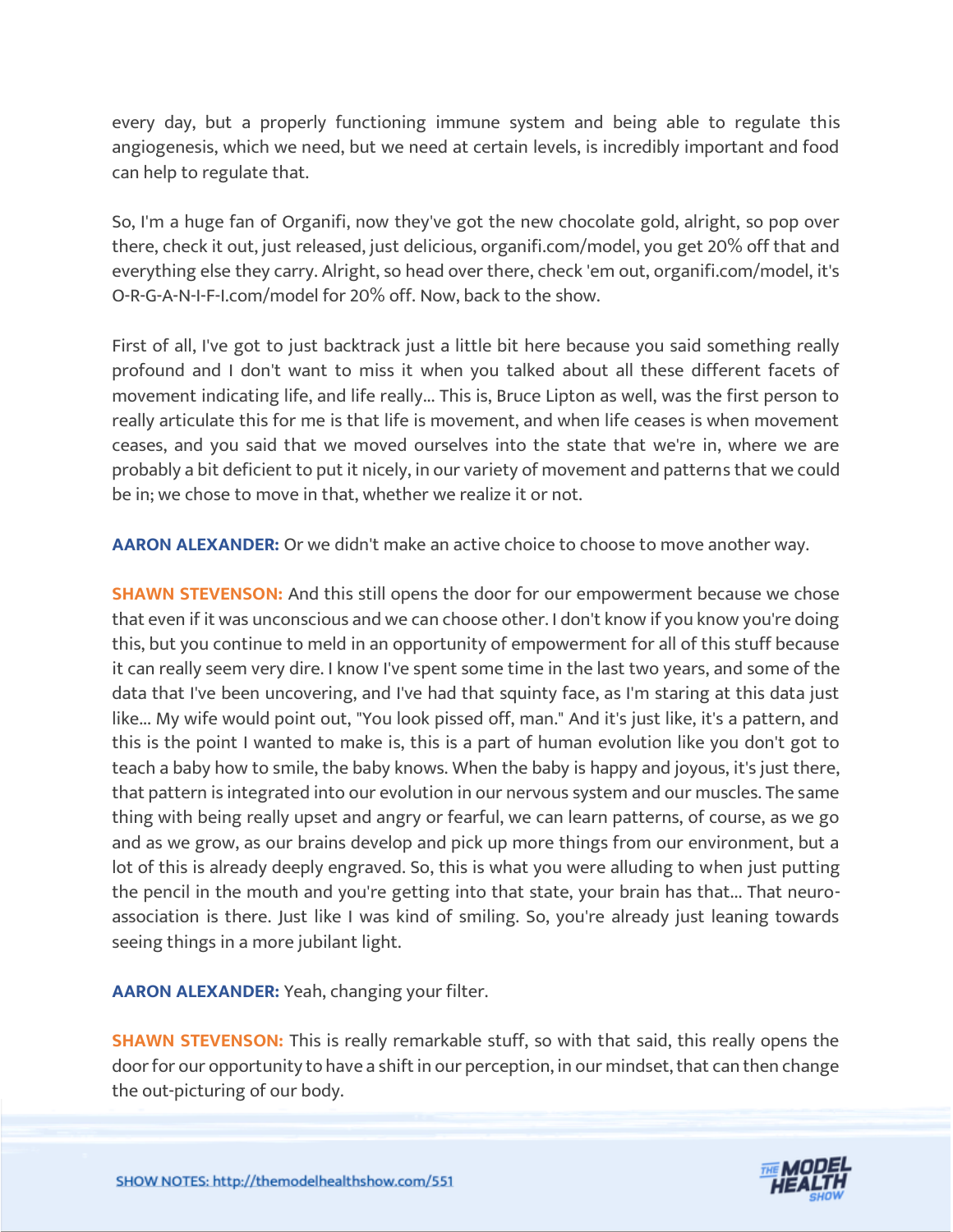#### **AARON ALEXANDER:** Correct.

**SHAWN STEVENSON:** So, let's talk a little bit about that. How can a change in our minds change the expression of our bodies?

**AARON ALEXANDER:** Yeah. Like mind, body, they're just words, the body doesn't know the difference between bicep, brachialis or triceps or sternocleidomastoid, it just knows unicity, wholeness, integration, it doesn't know what a heart is, it doesn't know what a lung is, it doesn't know what a liver is, it just knows that symphony, it knows the orchestra, it knows that unity of the whole system. And so even the concept of mind-body is like stories that we tell ourselves 'cause they're indivisible. And so one of the things that you brought up that I think was interesting, is the power that we have to augment the filter that we receive information, and it's just so cool, like there's research from San Francisco State University, particularly around this, and the researchers had groups of students go into slouched-over postures, group of students go into upright posture, which now there's the really popular, Amy Cuddy TED Talk and the research that she's done around that, the superwoman pose that potentially augments testosterone levels and cortisol. There's a lot of contention around it, but I think that if you drawback and you watch somebody walk in like a UFC ring, it's like there's something going on there.

You can see if a person, where their mind's at and if they're going to pretty much win the fight, not 100% of the time, but pretty high percent of the time. Jose Aldo and Conor McGregor, that fight, what was McGregor doing? His body was effortless, he was playing his orchestra, there was no awareness of trumpet player go, sax, piano. Jose was coming out and there was this tension. So, if you're paying too much attention to what's happening here and you're trying to organize the parts, you can't win, like you have 640 odd muscles, 360 odd joints, there's so much complexity inside of the system, for you to be trying to organize that yourself is very challenging. And so, and that's kind of a tangent, but back to the San Francisco stuff, what they found were the people that were in a hunched over position, in the book we call that the mopey postural archetype, we break down five different postural archetypes and their meanings, they would be in that hunched over kind of, essentially the position that most of modern culture, if we are going from chair to chair to chair to chair to bed, to chair to chair to chair to chair to bed like that's your lifestyle, that's the position.

Forward head posture, medially rotated shoulders, hyper-kyphotic spine, valgus knees, like that's the anatomical description for collapse. What's another meaning for collapse? What is the literal translation of depression? Collapse. So, when a person goes into that collapsed postural expression, they begin to distrust the things that they say. So, when they would make certain statements, there was this sensation [of whether it was something that was accurate](https://themodelhealthshow.com/podcasts/aaron-alexander-environment/)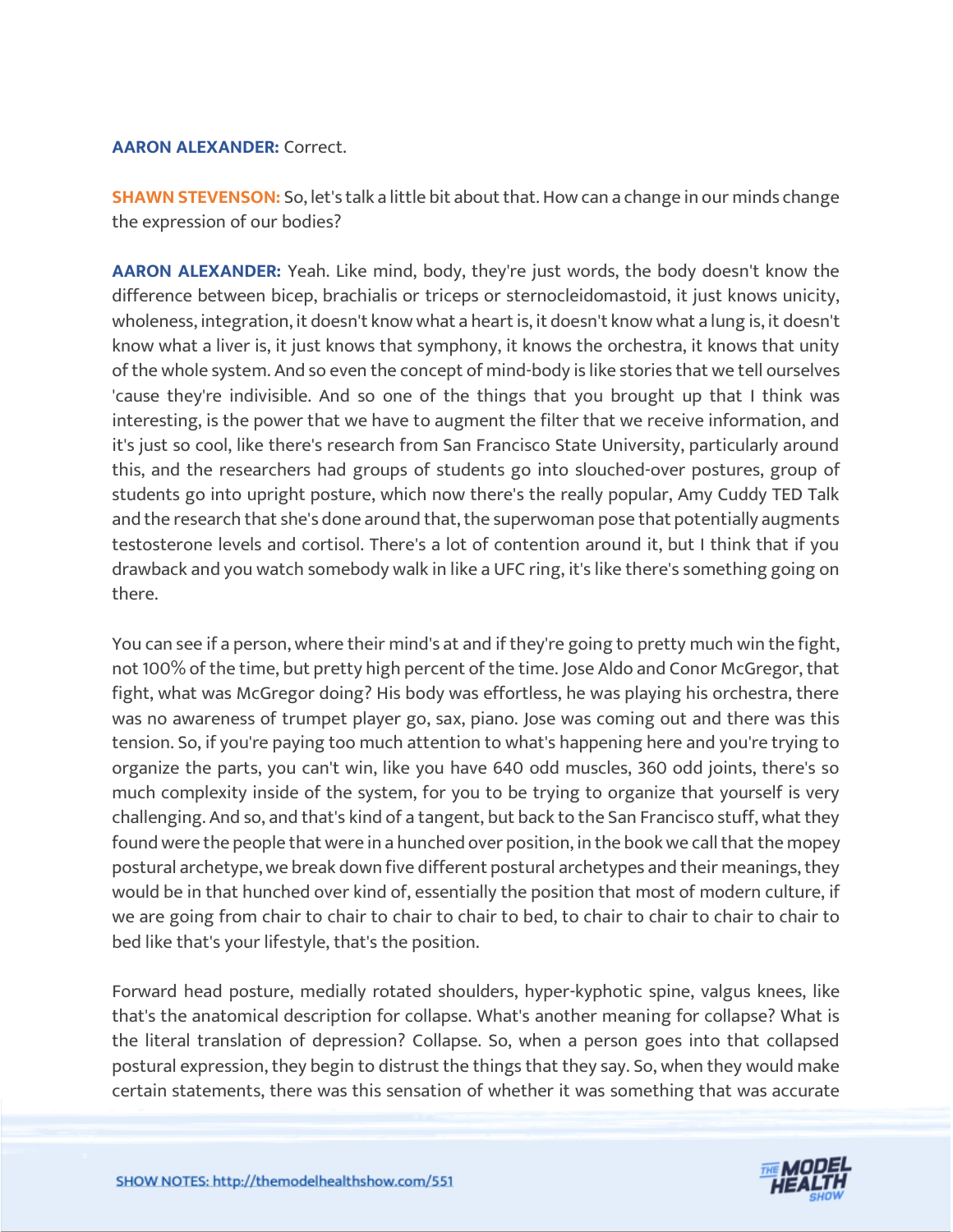or inaccurate, I felt like I didn't really trust what I was saying. When they're in this stacked, welloriented, confident, upright position, suddenly they reported to have greater trust of the words that they would communicate and the statements they would communicate. They were also able to access memories, more like uplifting memories. So, when you are in an upright posture, this comes back to NLP stuff again, you've anchored postural patterns to manifest during specific like mental-emotional states. So, you win the race, always been the case.

You know, you hunted the woolly mammoth, you get to the top a little bit, if you bring it back, shoulders back like you're not protecting your vital organs, you're not protecting your throat, I've won, there's a predator in the room, whoa, contract, defend. I've lost, the woolly mammoth ate my wife, oh, complete deflation, ate my family, family is gone, like finally.

**SHAWN STEVENSON:** I didn't even know wollie's do that. The whole family.

**AARON ALEXANDER:** So, when we're in those positions because I would say this is ancestral, if it's not ancestral, then it's at least back to since you were a baby when you are in this upright position, it's an indication that you've won, it means that you can now tap back into that whole Rolodex, that whole index of good times. When I go, not a moralistic bad or good, there's no state that's better, it's just objectively, that's a reminder to your autonomic nervous system that, okay, cool. When have I lost? Okay, rolling back through that. So if I get to go through that postural position, so says research, and research obviously is going to be skewed because they probably are going into it with some level of intention with what they're creating, but just feel it in your own body, take every bit of a research with a grain of salt, just cause someone did a study or there's a meta-analysis and a bunch of studies, all of those have an objective bias, and there's a ton of research that gets thrown in the trash 'cause it doesn't prove what they were looking for, but just feel it, like Conor McGregor, Jose Aldo, enough research.

**SHAWN STEVENSON:** Yeah. We've been steered away from listening to our bodies and our gut, and our intuition. Again, even as we say those things, your body doesn't care, your mind doesn't care. This is all that's actually happening, is that perception, is that your body's kind of response to what's happening in the world around you, it's there, we can kind of numb it, but this leads into another thing I want to ask you about. Can what we eat affect the way that we move?

**AARON ALEXANDER:** Yeah, of course, you know that. So, if you're eating something that causes you to feel maybe stressed, for example, maybe too much coffee, your body's going to wire yourself up to be in that agitated state. What's the musculoskeletal expression of agitation? Traps start getting tight, I'm going to start grinding my teeth, clenching my masseter. Maybe I'm self-soothing cause I'm trying to work some of this freaking energy out. [So, all of that, every bit of food that you put into your body, that](https://themodelhealthshow.com/podcasts/aaron-alexander-environment/)'[s just information, auditory](https://themodelhealthshow.com/podcasts/aaron-alexander-environment/)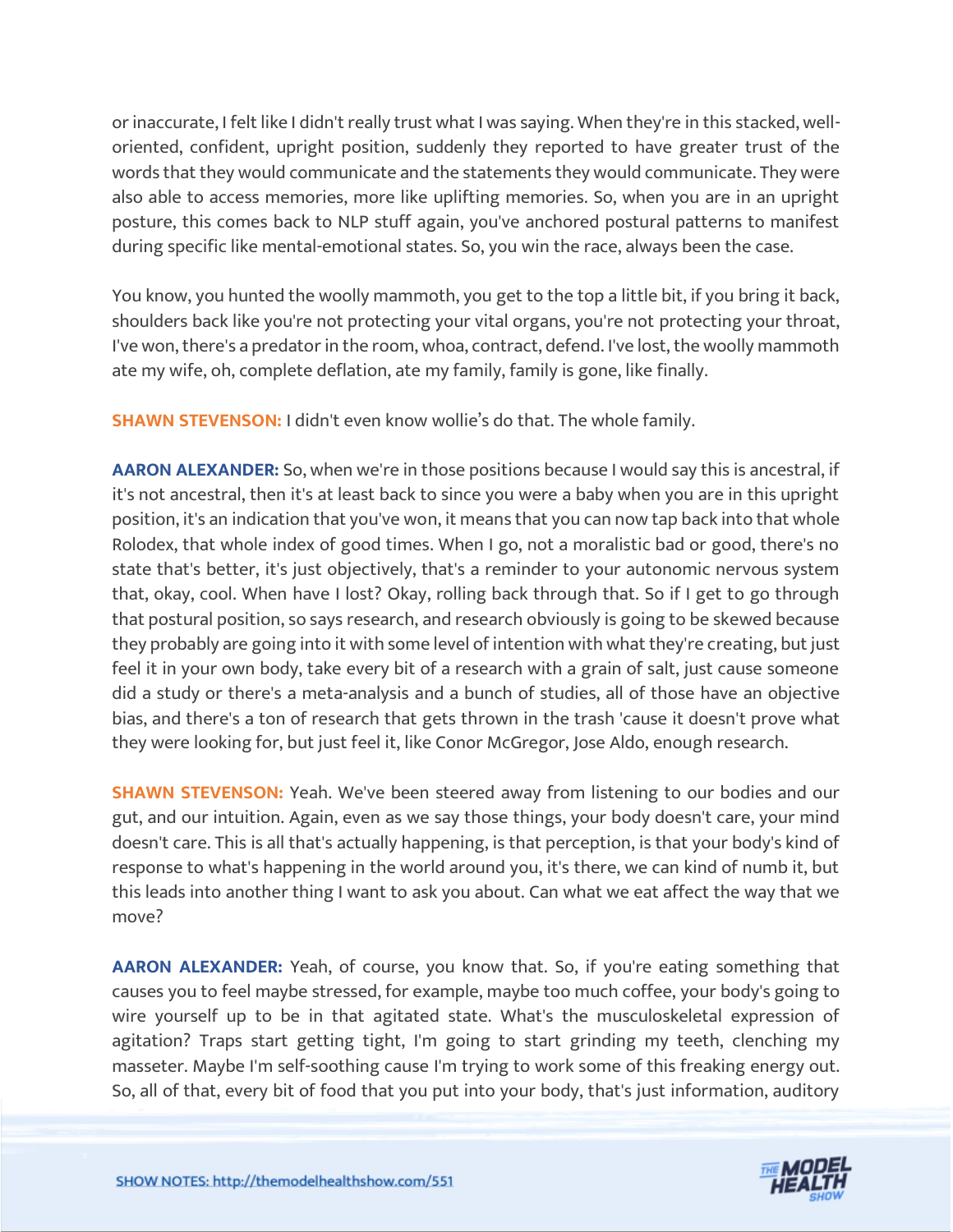information, visual information, nutritional information, so all of those are being processed, different processing systems, but same movement-based output. If I eat something that makes me feel sluggish, what do you do after Thanksgiving, I don't love that, my preference is to keep on kind of keeping on with Thanksgiving times, but yeah, you eat some food that feels heavy, hard to break down, inflammatories, suddenly your joints are inflamed. Yes. Strong yes, affects the way that we're going to move. And such an interesting thing when you think of it from that lens, like people... So, I work with clients doing manual therapy, largely, and also helping with training and in various... Essentially, do you know rolfing, we never talked about rolfing before, structural integration, working with fascia and connective tissue, and all that stuff?

So, the first thing that I would be thinking about with someone, it really varies depending upon the individual, but the first thing I'm thinking about is lifestyle stuff. A common question with most people that will come up within the first five minutes of talking was, it would be sleep patterns. So, if you're not sleeping well, then good luck with everything else, and then coming into nutrition and then coming into the shape of your environment. And I think oftentimes, we get mired by the physical being like, "Okay, the knee thing is right there, it's contained within the knee," and within that, we have that tunnel vision on that. If all you have is a hammer, everything looks like a nail. But winding back into all of the different layers, each one's valuable, nutrition is just one of the invaluable inputs.

**SHAWN STEVENSON:** Yeah, yeah. You mentioned sleep being involved here, and in the book, in this incredible addition where you've expanded the Align method, and as folks are listening to this, it's now available, correct? Because you know I get it early. It's at thealignbook.com, and you got some bonuses there for folks as well once they pop over there and check it out, but you share some insights on the aligned morning and the aligned evening.

#### **AARON ALEXANDER:** Yeah.

**SHAWN STEVENSON:** So, let's talk about a possible optimal or up-leveling of our morning routines. Let's talk about the aligned morning, what does that look like?

**AARON ALEXANDER:** Yeah. The first thing... I don't think it's going to be overly new for your audience, but the first thing would be exposing yourself to sunlight, like first thing, get up, set the circadian rhythm, get that light in the suprachiasmatic nucleus. It's like you're consuming light through your eyes and through every... The rest of your... All the skin throughout your body as well. So, the first thing would be setting the neurochemistry for the day, orienting yourself around the sun, and start getting up exposing your eyes to the sun. I feel like sunglasses... What a shame? We got sold the idea at some point, that to be... I think for many [people to be afraid of the sun, and if you](https://themodelhealthshow.com/podcasts/aaron-alexander-environment/)'[re going to wear sunblock, I](https://themodelhealthshow.com/podcasts/aaron-alexander-environment/)'[d recommend blocking](https://themodelhealthshow.com/podcasts/aaron-alexander-environment/)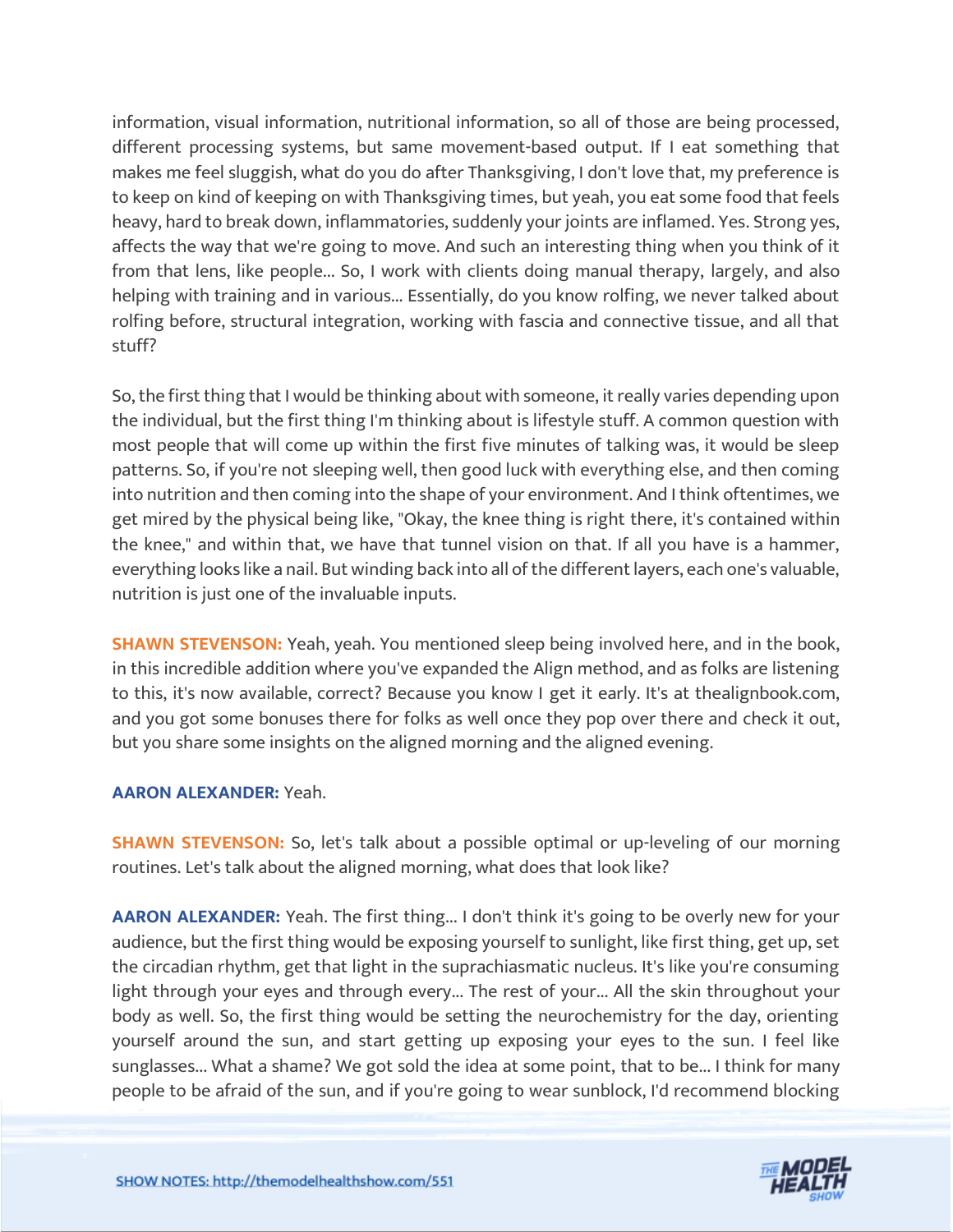out the entirety of the sun, get zinc oxide or something like that, or just get like a sun hat or a shirt when we're blocking out just specific frequencies, UVB or UVA, and taking kind of like a supplement from the sun and putting different chemicals and such in our skin, and that's pouring into rivers, and we end up eating that again, all plastic bottles and the shipping, it's wild when you unpack the whole history of what's... When we're... Kind of become dependent on products to keep us alive, essentially, but the first thing would be, I think, just creating a healthy relationship with the sun, could be a big thing.

Like maybe re... Maybe you have the idea that the sun is like some abusive stepparent coming back, I'll be like, "Thank you, sun." Wake up every day and just with... And then that comes into gratitude. "Thank you, sun." Like, "Thank you, body. Thank you, breath." All of that, there's a whole plethora of research that you've brought up throughout the years on this podcast. It affects your physiology, it affects your mental-emotional state, affects blood pressure, affects all of the parts of you. If you can start the day from a place of just observation, of taking a moment of a reflection of gratitude for the morning, and I think a great place would be, that is literally just having gratitude for the sun, how good it feels in your skin.

**SHAWN STEVENSON:** Yeah. It's so simple. If you think about it, it's the sun that has enabled us to have life in this expression here on planet Earth, right?

#### **AARON ALEXANDER:** Oh, yeah.

**SHAWN STEVENSON:** But then it'll also kill you. It's just like this strange pendulum swing is taking place, and so in reality, yeah, the sun can harm you, but we're talking about a fraction of a percent of people who this actually happens to, and it's been used as an accreditation for us to not get adequate sunlight, which we literally need. When you mention like our body is eating it, it's num-nums.

It's literally one of the most healing substances, generative substances because we did a master class on Vitamin D, and I actually walk people through like, "How does your body do the thing?" And it's really remarkable. It's like a deeply intimate relationship. Again, we would not have a life here without this sun that we are so afraid of in our culture. As you know, we've just been inundated with things to fear, and this isn't about not having a rational... Like, if you're Jim Gaffigan complexion like you're not just going to go out and spend two hours at the beach, just stark naked, that might not be a good idea, but it's starting to acclimate yourself again and understand like you evolve, your genes literally expect you to interact with the light from that big ball of fire, and when you pull away from that, your expression, that physical expression is going to degrade.

#### **[AARON ALEXANDER:](https://themodelhealthshow.com/podcasts/aaron-alexander-environment/)** Yeah.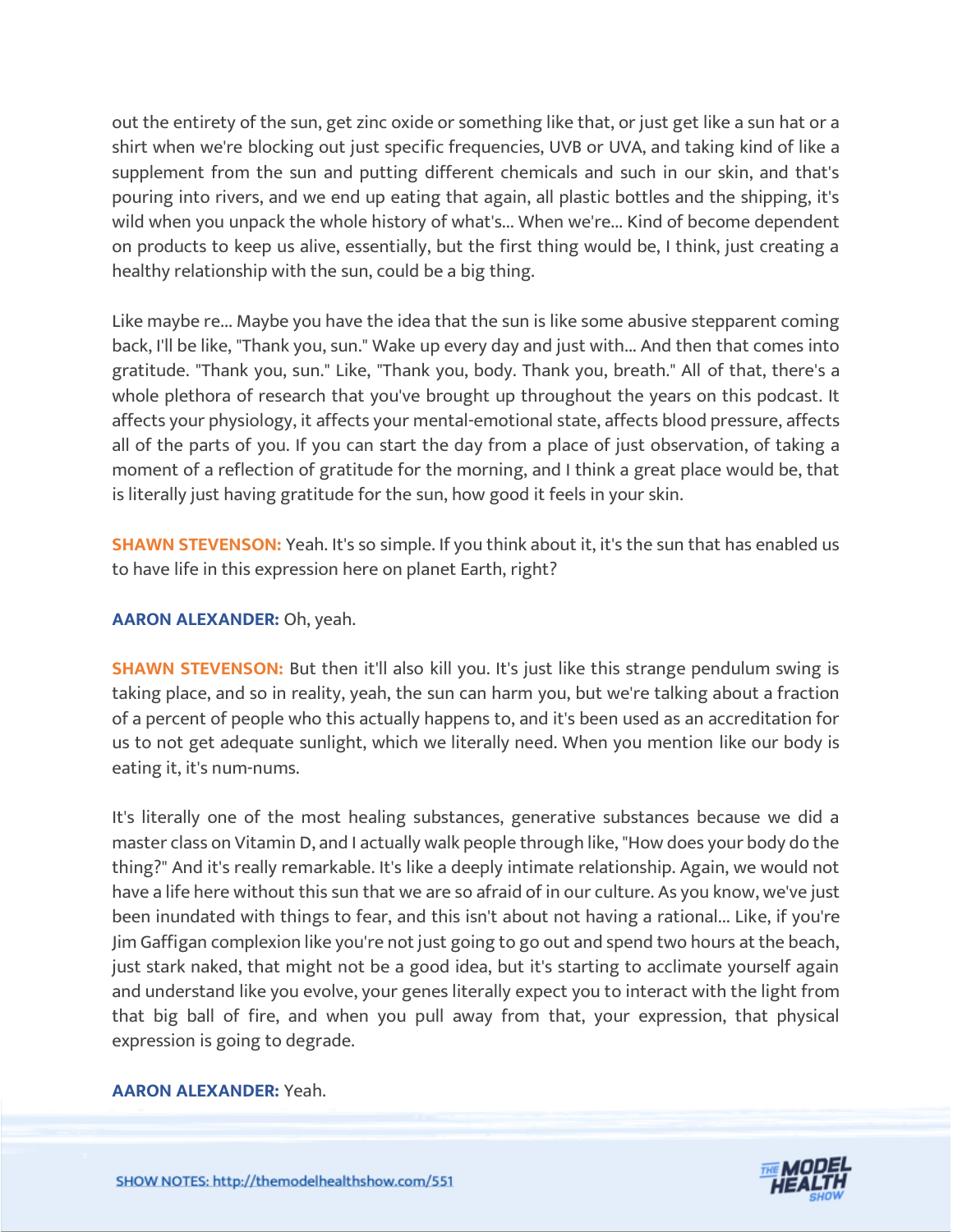#### **SHAWN STEVENSON: You know?**

**AARON ALEXANDER:** Yeah. So think of it as like a hormetic stressor, and if you work out at the gym for a while, there was a belief that I think it was past age 40, maybe, I don't remember the specific age it was, but it was like you wanted to sustain and just hold on to your joints and your muscles, and too much workout and fitness and all that, it's going to be like, you're going to wear yourself out. It was like, "That's not the way the body works." The body responds to come back stronger and healthier and more well-circulated, a more robust organism through hormetic stressors throughout the day, so when you work out, it creates inflammation and oxidation, and it's like... It's like, "Wow." It's like war inside of the muscles, then you sleep, and you rest, and you drink, and you do all the things, you come back like, "I feel fantastic." "Wow, I'm not like a car."

#### **SHAWN STEVENSON:** Right.

**AARON ALEXANDER:** A car is a complicated system in systems theory, your biology is a complex system. We thrive on variability, we thrive on like, "Get it out there." Like, "Run it, jump it, sun it." You're like, "That's... Sleep it." You're like, "That's what we do." And when you start to pull those factors out, the body becomes confused and becomes backed up. It becomes... It's like... I think that men, especially maybe me, I like to feel almost like a tool, it's almost like I like to have a purpose, so it's like, "Put me on the purpose, whatever it is." "Well, we got to hunt, gather, collect that thing." "Okay, somebody threw a frisbee on the roof, like somebody needs to get the frisbee off the roof." I'm like, "I got it." And as below so above like ourselves, that's your cells. So, when you take them out and say, "Someone threw a frisbee on the roof," you say, "Maybe a robot will get it. I'll just sit here and kind of... "

**SHAWN STEVENSON:** This frisbee's gone forever.

**AARON ALEXANDER:** Yeah, I'll... Yeah, I'll maybe look into my screen and narrow my vision and expose a little more blue light to my eyeball or, kind of go into that forward head posture and all those patterns that if you were to look at any animal in nature in that pattern, you would think they were sick or depressed or injured or something, so... I mean, that's the unbelievable thing. If you... Like that positioning now, it's not phones that are problematic, I think it's that people just crave connection, and if you're not getting... Like Alan Watts has used this metaphor like, modern culture is eating the menu and confusing it for the food. And so, a lot of what we're doing with maybe our fitness, maybe... You could say that from a light perspective like we're getting junk light throughout the day, LEDs, and all these kind of like partial... Not the full spectrum, like not the real thing. So, it's like light kind of, but it's not the

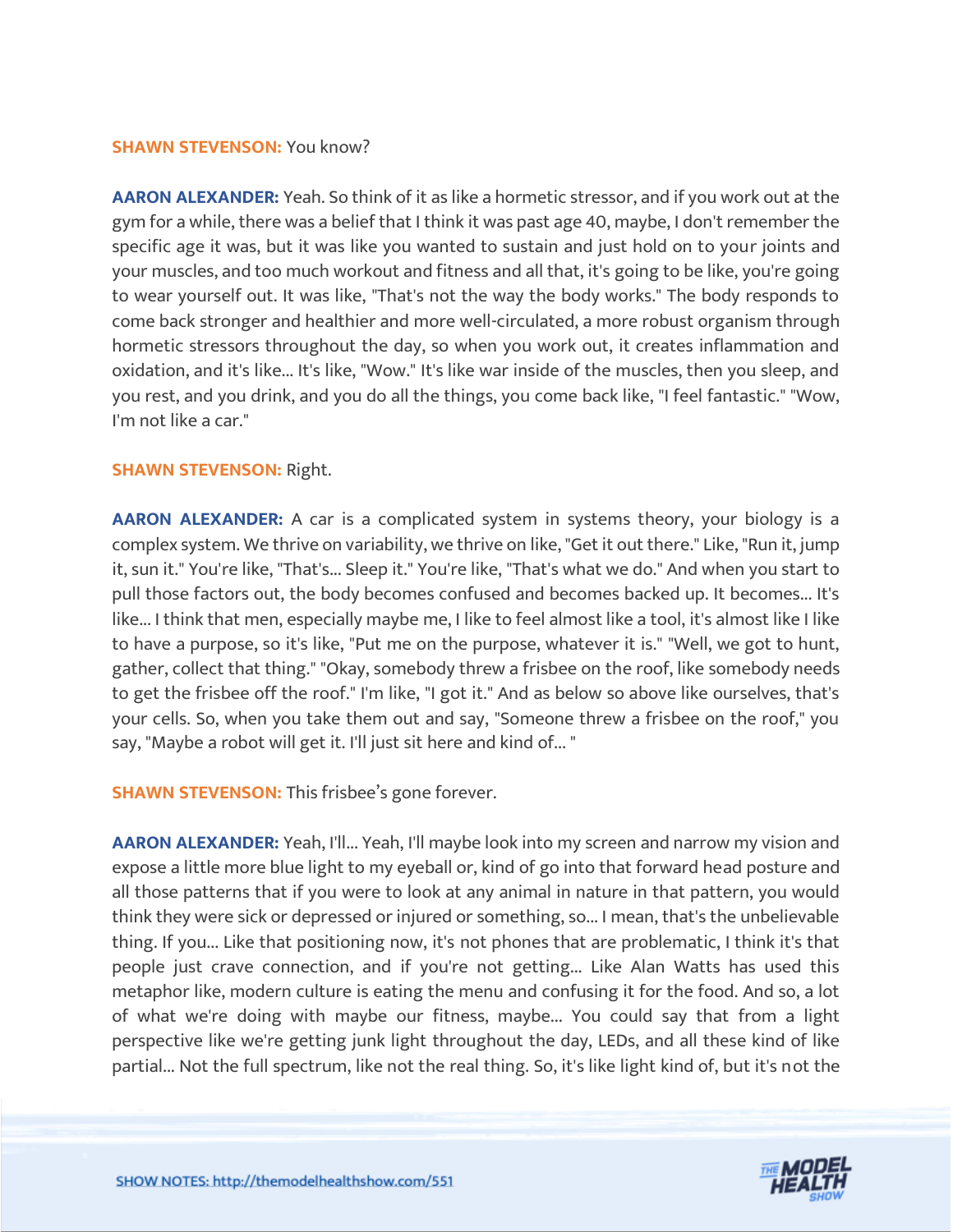good, good, so it leaves our bodies, I think yearning. There's... Jack White has a bit about this. This is getting a lot more abstract, but...

Discussing how analog... The switch from analog to digital, he said that that leaves people in that similar way yearning for more, because the analog, you're getting the full acoustic spectrum, you're getting the full sound. When you go into that digital, it's... I don't know the exact process of what happens, but it cuts it all up and then re-compresses it back together to be a small file to be able to be shared around, and so when we're hearing that, so says the idea from Jack White which I think he's kind of a genius, it leaves us with this yearning sensation so it's like you're listening to it but it's not the full instrument or the full vocal, so we're eating food, similar thing. And so, what happens when we take all of these kind of supplement forms of information as opposed to getting those whole forms from the acoustic spectrum, from the visual spectrum, from the nutritional, from relationships, likely...

I know I'm going way out there in the weeds, so just bear with me, but I would imagine that that would potentially lead a person to having some inherent yearning for something more and not knowing exactly what it is. Enter, callback, Neo from the Matrix. It's like there's, "Oh, you can't sleep at night." How can I have this whirling sensation inside like... Like, what is that? And I think what that is, is we want to just be reconnected back to something more, and nature has all of it, and it doesn't need to be weird. You can bring some plants into your house, you can open the window, you get full-spectrum light coming through, you can take a walking meeting with your friends or your business people, make some eye contact with somebody when you're getting coffee or you're at a checkout line, just have that moment of saying like, "I see you," and through seeing someone else, you see yourself.

**SHAWN STEVENSON:** It's powerful man. So that aligned morning, this is... Of course, it's going to be unique to us. You've sprinkled in so many different ideas for us to chew on and to utilize, but for you... So that aligned morning is going to kick off with the...

**AARON ALEXANDER:** Sunlight.

**SHAWN STEVENSON:** Little dabble, a little morsel of some sunlight, and then what else? What are we transitioning into from there?

**AARON ALEXANDER:** Sunlight, hydration, you throw a little mineral or something in your water, throw a little sea salt in there. It is a nice bonus just to help actually be able to absorb that water, and then movement is going to be a really important one, which would be in tandem with the sunlight, so you're walking your body out to the sun. Sometimes we need to get... Everyone's different with this, I think if you're just taking a walk, that's fantastic. "I'm [happy, I](https://themodelhealthshow.com/podcasts/aaron-alexander-environment/)'[m so grateful and happy about that," but pushing yourself past that first five minutes,](https://themodelhealthshow.com/podcasts/aaron-alexander-environment/)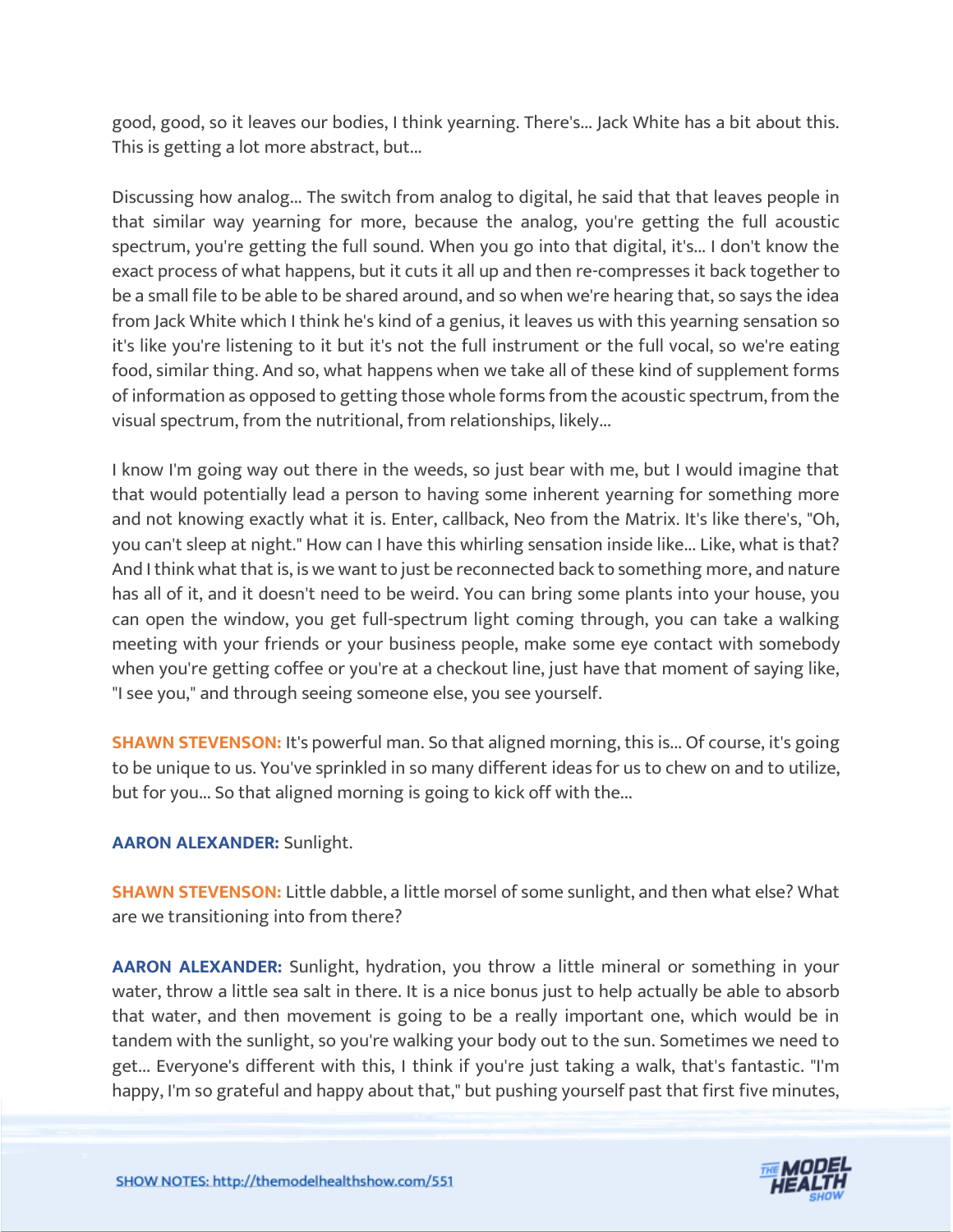most people don't want to do things that are good for them for the first five minutes, so being willing to have... Resting the inner bitch, it's like what Goggins, David Goggins talks about and Rogan talks about the inner bitch a lot.

So being able to just work out that muscle of, "Those things that I know are good for me, that I know are going to be rewarding, I know they're going to pay back, I just need to get through that five minutes," commit to four minutes of it. So, for you that's taking maybe a little jog, that would be a beautiful thing if it's maybe you swing some kettlebells in the morning, maybe put some music on and just start the process, wiggle the hips a little bit, maybe get down low a little bit, whatever works for you. I think meditation is a beautiful thing, maybe your form of movement is intentional stillness, that's movement. I did a Vipassana meditation retreat, it's like 10 days where you just... Essentially just sit and meditate for 10 days. So, you get up at, I think 4:30 or 5:00 AM, guy comes around with a gong, rings a gong, wakes you up, you go, and you meditate for an hour, then take a little break and then meditate for an hour, then a little break and meditate for...

And that's just what you do for the duration of the 10 days, and then that became very evident that stillness is absolutely a viable form of movement, but it's being intentional with that stillness. So, most of our stillness is kind of almost wasted stillness. Your stillness is like... And you're just cell phone scrolling, or maybe you're unconsciously just eating Cheetos, you're hunched over into the couch, you're thinking about the girl or thinking about the thing... You're still whirling. So then there's another level of stillness where it's like, "Okay, I'm going to actually start to work with a little bit more internal sovereignty. I'm going to practice honing in the edge of my blade of my consciousness."

So, any time one of those thoughts comes in, invite it, say, "Cool, thanks for being here," and then come back to observing the breath would be one example, Anapanasati is a Sanskrit way of saying, just observing the breath, and it's a very common meditation practice that's great, but you can observe a... You can observe a candle, listen to some music, just observe the music, and that is a muscle. So that's another beautiful movement practice, I would say, is sharpening that blade of your consciousness through intentional stillness.

So, both of those are great. Whatever works for you if you're going to do... You just find what works. The best nutrition plan, the best exercise plan, the best morning routine... You already know what I'm about to say, it's the one that you'll do. I don't care what you do, just do something that lights you up. So, if jogging sounds just like, "Oh, not into that," don't do that. Do the thing that actually makes you enjoy this human experience, that's the key to longevity. We're trying to inject in ourselves different supplements or eating pharmaceutical stuff in order to allow ourselves to become less senescent or lengthen our telomeres or what... It's like, [come on if you don](https://themodelhealthshow.com/podcasts/aaron-alexander-environment/)'[t want to be here, what](https://themodelhealthshow.com/podcasts/aaron-alexander-environment/)'[s the point of longevity? And so, in coming back](https://themodelhealthshow.com/podcasts/aaron-alexander-environment/)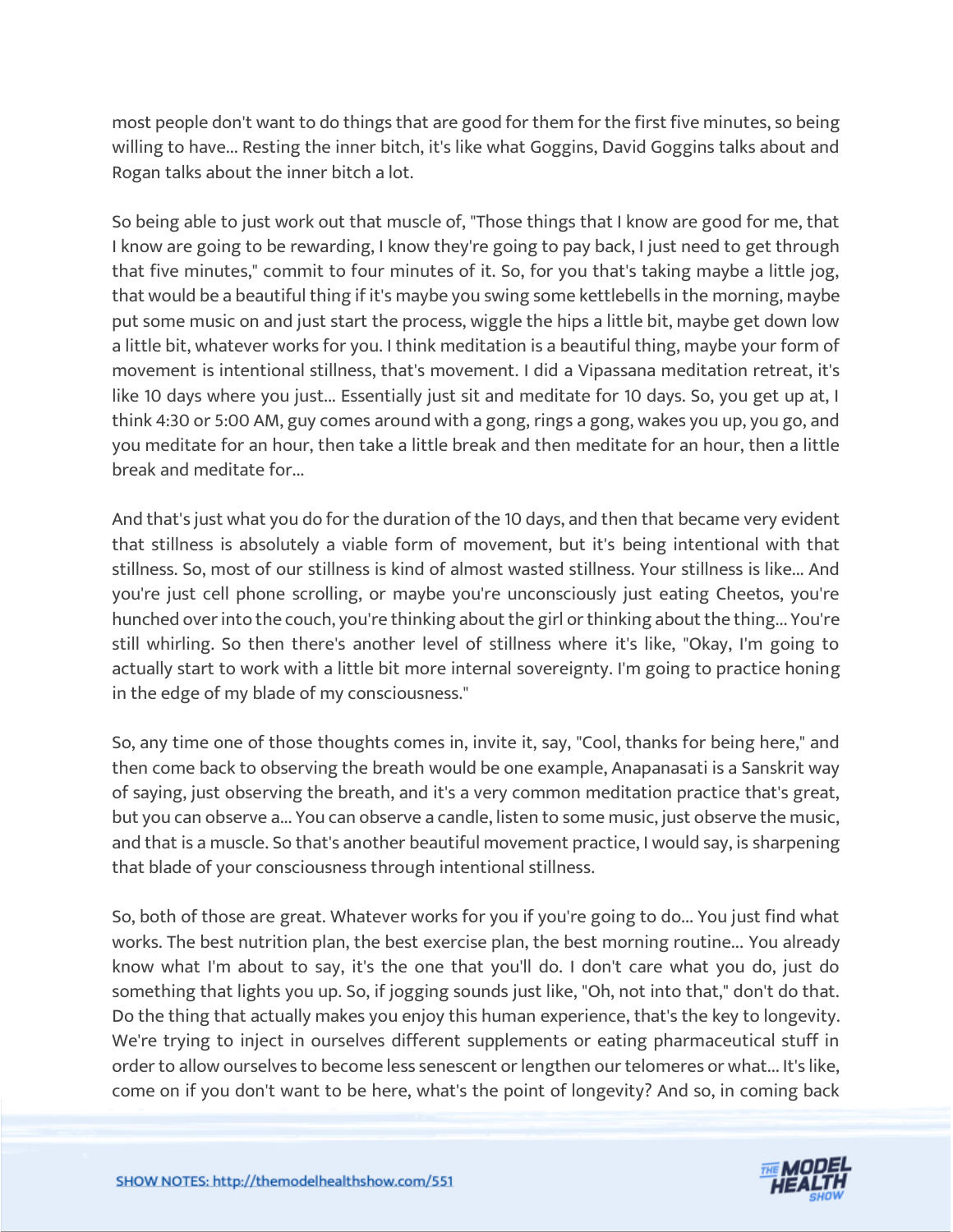and making that be a foundation of the way that you move, the way that you think, the way that you live, the way that you relate, that is health and that's a great morning routine.

**SHAWN STEVENSON:** Facts, I love it, man. Thank you so much for sharing that. And again, thealignbook.com to pick up the align method. Of course, anywhere books are sold as well, but again, you'll have some bonuses for folks over there, and I highly recommend. This is one of those books that the simplicity and the effectiveness. I'm a big fan of effectiveness, and so adding this to your library, taking some of these tools, adding it to your repertoire, and like I said at the very beginning of this, you're somebody who just is one nugget is implemented in my life repeatedly. It's something I would occasionally do, but then the way that you described it, it just... It turned on another switch in my mind to make it more consistent, and then you see the rewards in life as well, so... I appreciate that so much, man. Can you let everybody know where they can follow you? Get more information and all that good stuff.

**AARON ALEXANDER:** Yeah, most people probably just go to Instagram, so that's @alignpodcast, and then there's the Align Podcast. They could go back and listen to Bruce Lipton's episode, would be an interesting one, or they could listen to the last one that I did with Shawn I thought was actually one of my preferred episodes, that would be one to go back to, and... I think that's... From there it goes into the annals of all of the different exercises and training programs and all that stuff, but I think that the book is... The promise of the book would be that upon reading it, one, you can open it up to any page and you'll get value from it that you can implement into your life right now, and so the promise upon going through any... If you read 15 pages of the book, it will start to open up your lens to be able to leverage literally any moment throughout the day is... You're just covered with opportunities to get better, we just... For the most part, you need to have the eyes to see it. So that's the structure and function of anything that I do is helping to provide simplistic, tangible information to start to augment the way that we perceive our moment-to-moment life so that literally every moment becomes an opportunity. That's the whole point.

**SHAWN STEVENSON:** Opportunity. That's been the big message, empowerment. Man, you're the walking, talking representation of what you teach, and folks that aren't seeing the video of this... You're coming in, you're kicking your shoes up, you're perching up in your chair like you know, Tweety Bird, and it's just what you do, man. You will be considered to be like a big guy, you're so nimble and you're so fluid, and you're so... You're just emanating, like you said, you can just tell when you're around somebody, and so... I just want to encourage people to take this message of becoming that person, walking in the direction... Literally, again, walking, we're talking about movement, and so that you don't have to think about your tone, you know, it's just going to be broadcast from a healthy vessel because you've been taking the time to just invest in these small things. These are not big, complicated things that we've got to do to